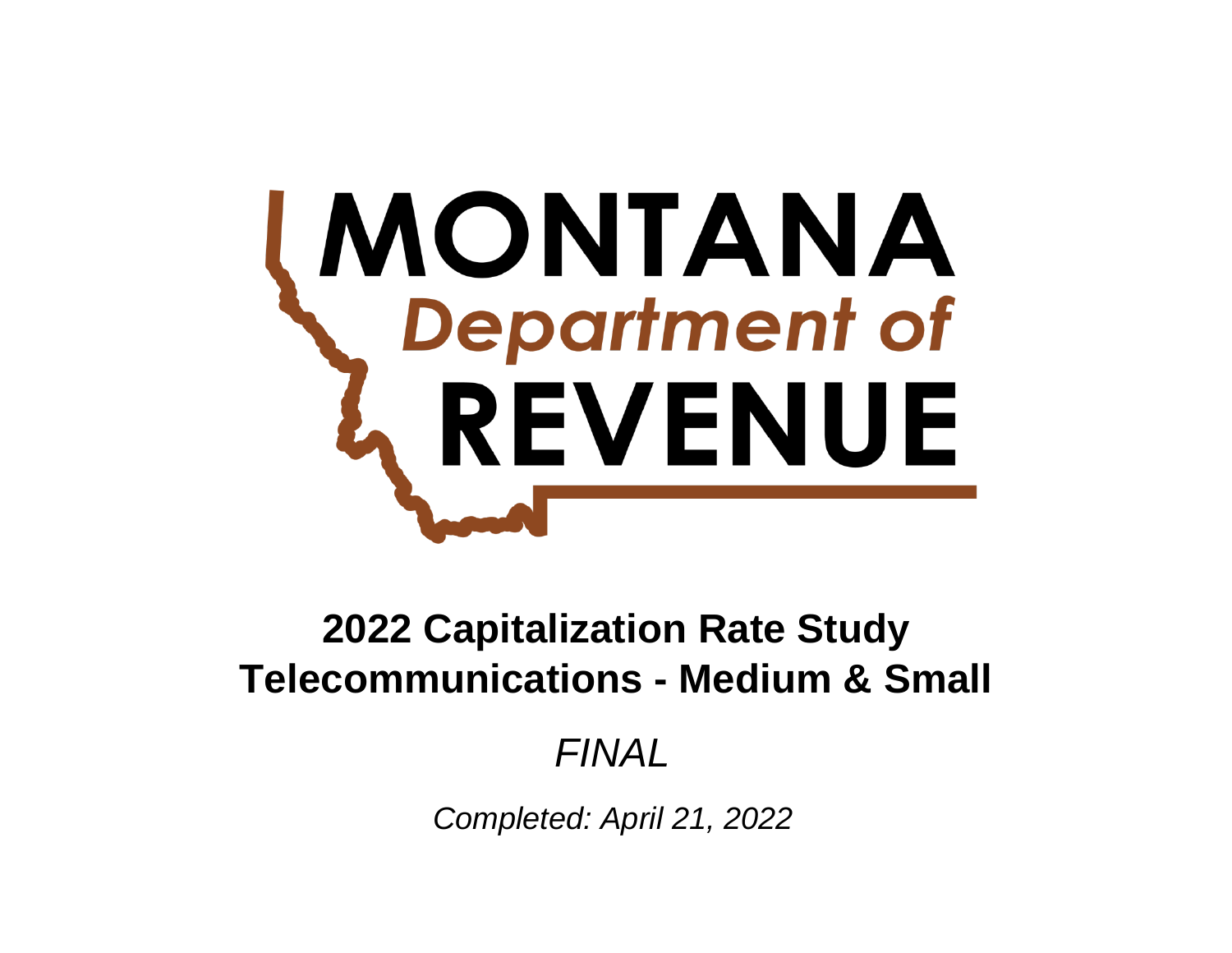**Yield Capitalization Rate Conclusion**

**Industry: Telecommunications - Medium & Small**

**2022 Assessment Year**

| Capital Structure <sup>[1]</sup>                                       |        |            |
|------------------------------------------------------------------------|--------|------------|
| Equity                                                                 | 40.00% |            |
| Debt                                                                   | 60.00% |            |
| <b>Equity Cost of Capital</b>                                          |        | Weighting  |
| Capital Asset Pricing Model - Ex Post <sup>[2]</sup>                   | 9.40%  | 30%        |
| Capital Asset Pricing Model - Ex Ante [2]                              | 7.85%  | 30%        |
| 3 Stage Dividend Discount Model - Dividends <sup>[3]</sup>             | 10.80% | <b>20%</b> |
| 3 Stage Dividend Discount Model - Earnings <sup>[3]</sup>              | 9.30%  | 20%        |
| <b>Weighted Average</b>                                                | 9.20%  | 100%       |
| Selected Cost of Equity                                                | 9.20%  |            |
| Debt Cost of Capital <sup>[4]</sup>                                    |        | Weighting  |
| A - Mergent's - Avg. YTM of A Rated Corporate Bonds <sup>[4]</sup>     | 3.04%  | $0\%$      |
| Baa - Mergent's - Avg. YTM of Baa Rated Corporate Bonds <sup>[4]</sup> | 3.37%  | $0\%$      |
| Ba - Avg of MTDOR Study, Bloomberg and Capital IQ <sup>[5]</sup>       | 5.31%  | 67%        |
| B - Avg of MTDOR Study, Bloomberg and Capital IQ <sup>[5]</sup>        | 7.81%  | 33%        |
| <b>Weighted Average</b>                                                | 6.14%  | 100%       |
| Selected Cost of Debt                                                  | 6.14%  |            |

# **Weighted Average Cost of Capital (WACC)**

| Source of<br><b>Capital</b> | <b>Capital</b><br><b>Structure</b> | <b>Cost of Capital</b> | <b>Marginal Tax</b><br>Rate | <b>After-tax Cost</b><br>of Capital | <b>Weighted Cost</b> |
|-----------------------------|------------------------------------|------------------------|-----------------------------|-------------------------------------|----------------------|
| Equity                      | 40.00%                             | 9.20%                  |                             | 9.20%                               | 3.68%                |
| Debt                        | 60.00%                             | 6.14%                  | 24.00%                      | 4.67%                               | 2.80%                |
| <b>WACC</b>                 | 100.00%                            |                        |                             |                                     | 6.48%                |
| <b>WACC (Rounded)</b>       |                                    |                        |                             |                                     | 6.50%                |

## **Notes**

[1] From worksheet: Capital Structure

[2] From worksheet: Capital Asset Pricing Model Summary

[3] From worksheet: Yield Equity Summary

[4] January 2022, Mergent Bond Record

[5] Average corporate bond yields from: Montana Department of Revenue High Yield Debt Study and Kroll Capitalization Rate Study.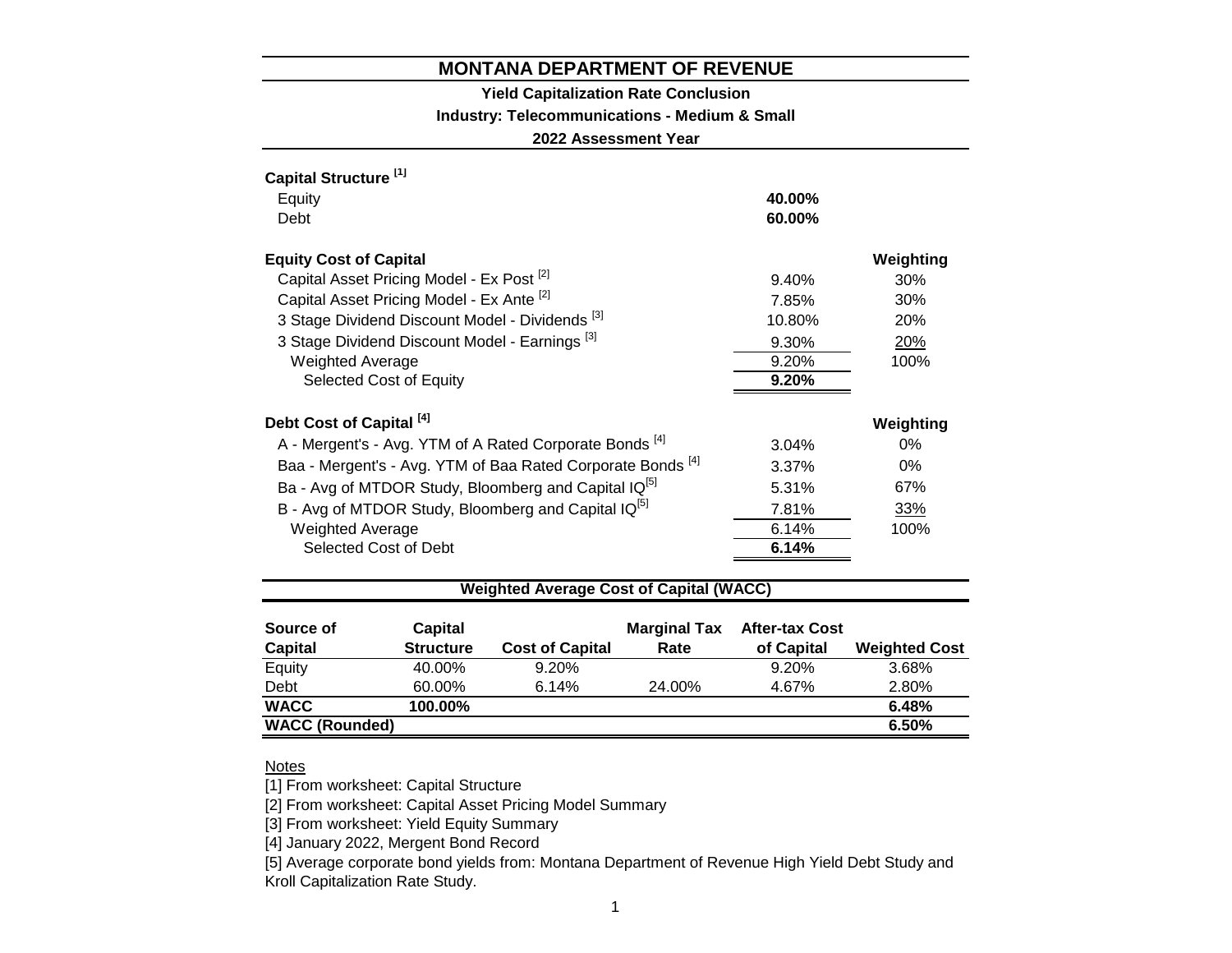# **2022 Assessment Year Industry: Telecommunications - Medium & Small Direct Capitalization Rate Conclusion**

| Capital Structure <sup>[1]</sup><br>Equity<br>Debt                         | 40.00%<br>60.00% |
|----------------------------------------------------------------------------|------------------|
| <b>Equity Capitalization Rate [2]</b><br>NOI After-tax<br><b>GCF</b>       | 7.57%<br>36.90%  |
| Debt Capitalization Rate <sup>[3]</sup><br><b>Calculated Current Yield</b> | 6.20%            |

| Source of<br><b>Capital</b> | Capital<br><b>Structure</b> | <b>Capitalization</b><br>Rate | <b>Marginal Tax</b><br>Rate | After-tax<br><b>Capitalization</b><br>Rate | Weighted<br>Capitalization<br>Rate |
|-----------------------------|-----------------------------|-------------------------------|-----------------------------|--------------------------------------------|------------------------------------|
| Equity                      | 40.00%                      | 7.57%                         |                             | 7.57%                                      | 3.03%                              |
| Debt                        | 60.00%                      | 6.20%                         | 24.00%                      | 4.71%                                      | 2.83%                              |
| <b>Total</b>                | 100.00%                     |                               |                             |                                            | 5.86%                              |

| <b>GCF Direct Capitalization Rate</b> |                             |                               |                             |                                            |                                           |  |  |  |
|---------------------------------------|-----------------------------|-------------------------------|-----------------------------|--------------------------------------------|-------------------------------------------|--|--|--|
| Source of<br><b>Capital</b>           | Capital<br><b>Structure</b> | <b>Capitalization</b><br>Rate | <b>Marginal Tax</b><br>Rate | After-tax<br><b>Capitalization</b><br>Rate | Weighted<br><b>Capitalization</b><br>Rate |  |  |  |
| Equity                                | 40.00%                      | 36.90%                        |                             | 36.90%                                     | 14.76%                                    |  |  |  |
| Debt                                  | 60.00%                      | 6.20%                         | 24.00%                      | 4.71%                                      | 2.83%                                     |  |  |  |
| <b>WACC</b>                           | 100.00%                     |                               |                             |                                            | 17.59%                                    |  |  |  |
| <b>Total (Rounded)</b>                |                             |                               |                             |                                            | 17.60%                                    |  |  |  |

Notes:

[1] From worksheet: Capital Structure

[2] From worksheet: Direct Equity Summary

[3] From worksheet: Calculated Current Yield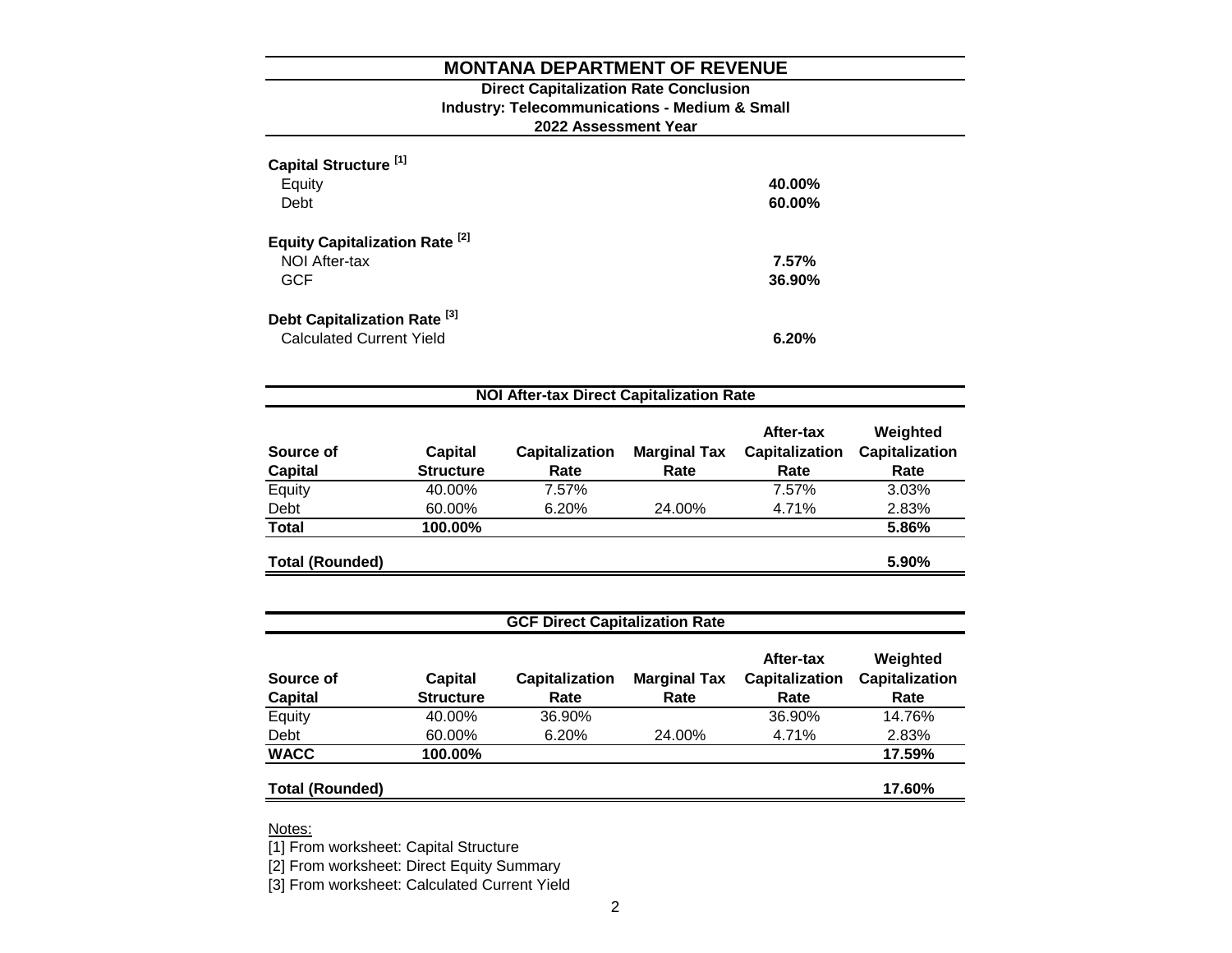**Selection of Guideline Companies**

#### **Industry: Telecommunications - Medium & Small**

**2022 Assessment Year**

#### **Screening Requirements:**

The universe of companies is all companies listed in Value Line under the Cable TV, Telecom Services, and Telecom Utilities

Companies were then selected using the following screening criteria:

1. Headquartered and primarily operated in the United States.

2. Actively traded on an American exchange. All OTC and TO companies excluded.

3. Primarily provides two-way transmission of voice, image, data, or other information over wire, cable, fiber optics,

microwave, or similar facilities.

4. Not engaged in material M&A activity.

5. Under \$100 Billion in market capitalization.

|               |                  |                        |                          | Primarily  |                    |                         |                  |             |
|---------------|------------------|------------------------|--------------------------|------------|--------------------|-------------------------|------------------|-------------|
|               |                  |                        |                          | operates a | <b>Consider as</b> | Not Engaged in          |                  |             |
|               | Headquartered    | <b>Actively traded</b> | <b>Under \$100</b>       | two-way    | <b>Potential</b>   | <b>Material M&amp;A</b> | Use as           |             |
|               | /Incorporated in | on American            | <b>Billion in Market</b> | comm       | <b>Guideline</b>   | <b>Activity</b>         | <b>Guideline</b> |             |
| Ticker Symbol | the U.S.         | exchange               | Capitalization           | network    | Company            | (No = M&A)              | Company          | <b>Note</b> |
| <b>AMX</b>    | <b>No</b>        |                        |                          |            |                    |                         |                  |             |
| <b>ATNI</b>   | Yes              | Yes                    | Yes                      | No         |                    |                         |                  |             |
| <b>ATUS</b>   | Yes              | Yes                    | Yes                      | Yes        | <b>Yes</b>         | Yes                     | <b>Yes</b>       |             |
| <b>BAND</b>   | Yes              | Yes                    | Yes                      | No         |                    |                         |                  |             |
| <b>BCE</b>    | No               |                        |                          |            |                    |                         |                  |             |
| CABO          | Yes              | Yes                    | Yes                      | Yes        | Yes                | No                      | No               | $[1]$       |
| CCA.TO        | No               |                        |                          |            |                    |                         |                  |             |
| <b>CHTR</b>   | Yes              | Yes                    | No                       |            |                    |                         |                  |             |
| <b>CMCSA</b>  | Yes              | Yes                    | <b>No</b>                |            |                    |                         |                  |             |
| <b>DISH</b>   | Yes              | Yes                    | Yes                      | No         |                    |                         |                  |             |
| <b>DTEGY</b>  | No               |                        |                          |            |                    |                         |                  |             |
| <b>DY</b>     | Yes              | Yes                    | Yes                      | <b>No</b>  |                    |                         |                  |             |
| GOGO          | Yes              | Yes                    | Yes                      | Yes        | Yes                | Yes                     | <b>Yes</b>       |             |
| <b>GSAT</b>   |                  |                        |                          |            |                    |                         | No               | $[5]$       |
| <b>HMTV</b>   | Yes              | Yes                    | Yes                      | <b>No</b>  |                    |                         |                  |             |
| IDT           | Yes              | Yes                    | Yes                      | No.        |                    |                         |                  |             |
| <b>IRDM</b>   |                  |                        |                          |            |                    |                         | No               | $[5]$       |
| LBTYA         | No               |                        |                          |            |                    |                         |                  |             |
| <b>LILA</b>   | No               |                        |                          |            |                    |                         |                  |             |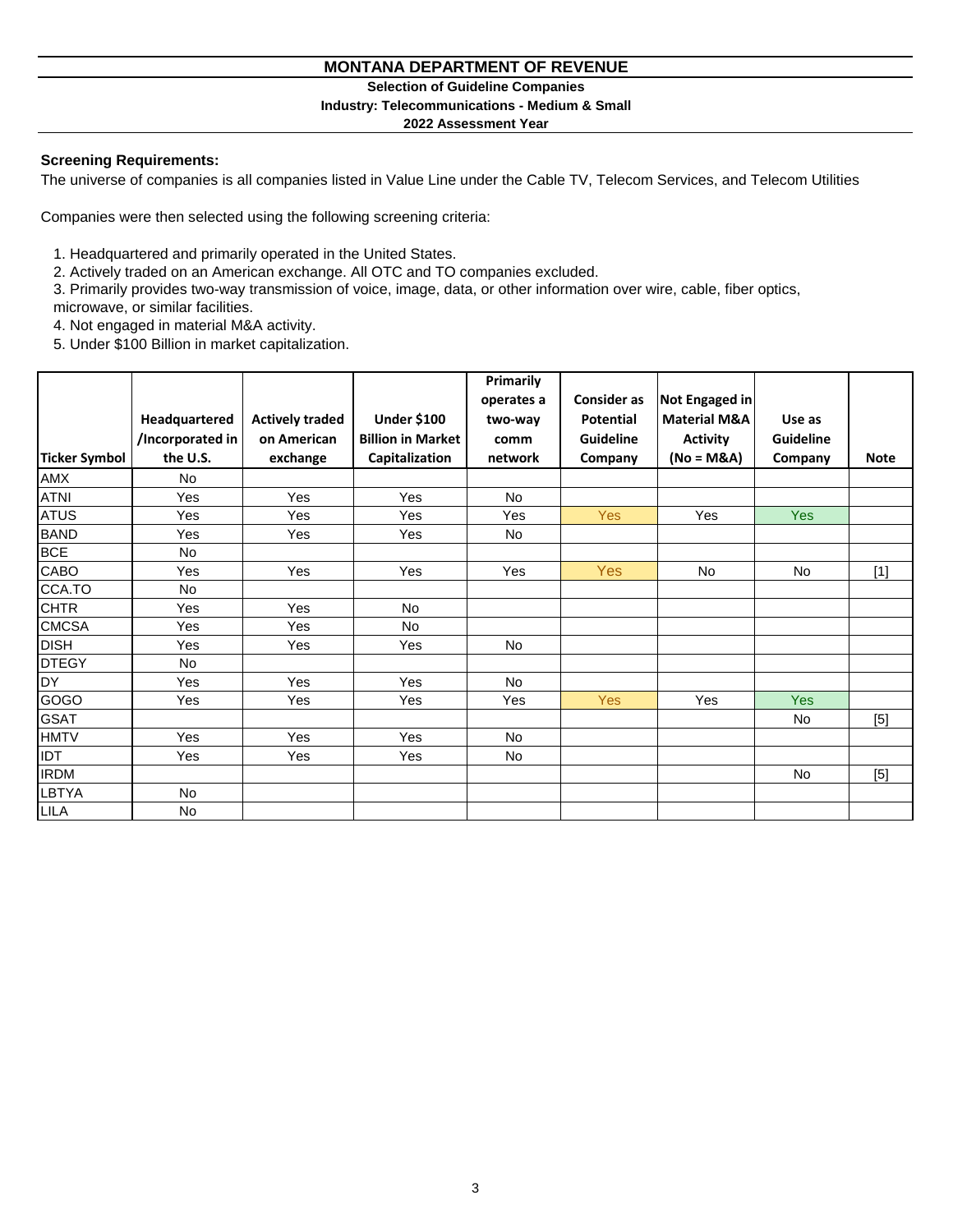**Selection of Guideline Companies**

#### **Industry: Telecommunications - Medium & Small**

**2022 Assessment Year**

## **Screening Requirements:**

The universe of companies is all companies listed in Value Line under the Cable TV, Telecom Services, and Telecom Utilities

Companies were then selected using the following screening criteria:

1. Headquartered and primarily operated in the United States.

2. Actively traded on an American exchange. All OTC and TO companies excluded.

3. Primarily provides two-way transmission of voice, image, data, or other information over wire, cable, fiber optics,

microwave, or similar facilities.

4. Not engaged in material M&A activity.

5. Under \$100 Billion in market capitalization.

|                      |                  |                        |                          | Primarily  |                    |                         |            |             |
|----------------------|------------------|------------------------|--------------------------|------------|--------------------|-------------------------|------------|-------------|
|                      |                  |                        |                          | operates a | <b>Consider as</b> | Not Engaged in          |            |             |
|                      | Headquartered    | <b>Actively traded</b> | <b>Under \$100</b>       | two-way    | <b>Potential</b>   | <b>Material M&amp;A</b> | Use as     |             |
|                      | /Incorporated in | on American            | <b>Billion in Market</b> | comm       | Guideline          | <b>Activity</b>         | Guideline  |             |
| <b>Ticker Symbol</b> | the U.S.         | exchange               | Capitalization           | network    | Company            | $(No = M&A)$            | Company    | <b>Note</b> |
| LUMN                 | Yes              | Yes                    | Yes                      | Yes        | Yes                | <b>Yes</b>              | <b>Yes</b> |             |
| <b>NUVR</b>          | Yes              | No                     | Yes                      | Yes        | No                 | Yes                     | No         |             |
| <b>OOMA</b>          | Yes              | Yes                    | Yes                      | No         |                    |                         |            |             |
| <b>SATS</b>          |                  |                        |                          |            |                    |                         | <b>No</b>  | $[4]$       |
| <b>SHEN</b>          | Yes              | Yes                    | Yes                      | Yes        | <b>Yes</b>         | <b>No</b>               | <b>No</b>  | $[2]$       |
| SJRB.TO              | No               |                        |                          |            |                    |                         |            |             |
| Iт                   |                  |                        | <b>No</b>                |            |                    |                         |            |             |
| T.TO                 | <b>No</b>        |                        |                          |            |                    |                         |            |             |
| <b>TCX</b>           | <b>No</b>        |                        |                          |            |                    |                         |            |             |
| <b>TDS</b>           | Yes              | Yes                    | Yes                      | Yes        | <b>Yes</b>         | Yes                     | <b>Yes</b> |             |
| <b>TEF</b>           | No               |                        |                          |            |                    |                         |            |             |
| <b>TIGO</b>          | No               |                        |                          |            |                    |                         |            |             |
| <b>TMUS</b>          |                  |                        | <b>No</b>                |            |                    |                         |            |             |
| <b>USM</b>           | Yes              | Yes                    | Yes                      | Yes        | <b>Yes</b>         | <b>Yes</b>              | <b>Yes</b> |             |
| VG                   | Yes              | <b>Yes</b>             | Yes                      | Yes        | <b>Yes</b>         | <b>No</b>               | <b>No</b>  | $[3]$       |
| VOD                  | No               |                        |                          |            |                    |                         |            |             |
| VZ                   |                  |                        | <b>No</b>                |            |                    |                         |            |             |
| <b>WOW</b>           | Yes              | Yes                    | Yes                      | Yes        | <b>Yes</b>         | Yes                     | Yes        |             |
| ZD                   | Yes              | Yes                    | Yes                      | No.        |                    |                         |            |             |
| ZM                   | Yes              | Yes                    | Yes                      | <b>No</b>  |                    |                         |            |             |

[1] CABO completed its acquisition of Hargray in 2Q21, agreed to purchase certain assets of CableAmerica.

[2] Sold wireless segment in July 2021. Issued special dividend August 2021.

[3] Vonage Holdings has entered into an agreement with Ericsson for the sale of the company.

[4] Removed because primarily satellite based operations are not sufficiently comparable with other guideline public companies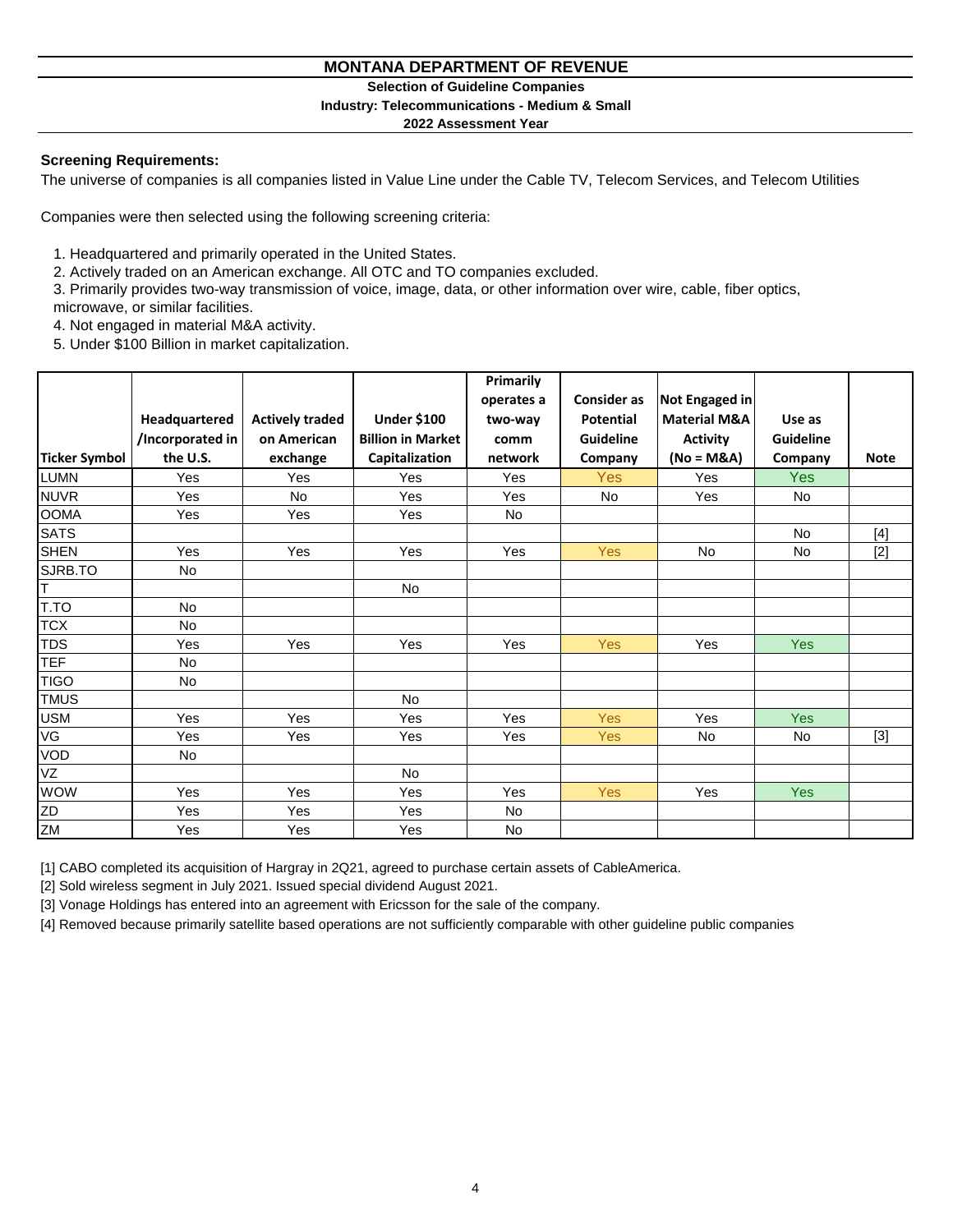#### **Support for Capital Structure Telecommunications - Medium & Small**

**2022 Assessment Year**

*(\$ and Shares Outstanding In Millions, Except Per Share Amounts)*

| A                    | В                      | C                 | D                | Е                      | E            | G                | н                   |                     |                        | Κ             |          | М         | N         |
|----------------------|------------------------|-------------------|------------------|------------------------|--------------|------------------|---------------------|---------------------|------------------------|---------------|----------|-----------|-----------|
|                      |                        |                   |                  |                        | End of       |                  |                     |                     |                        | Total         |          |           |           |
|                      |                        |                   |                  |                        | Year         |                  |                     |                     |                        | Common,       |          |           |           |
|                      |                        |                   |                  |                        | Closing      |                  |                     |                     |                        | Preferred, LT |          |           |           |
|                      |                        | Industry          | <b>Financial</b> | <b>Shares</b>          | <b>Stock</b> | <b>MV Common</b> | <b>MV Preferred</b> | <b>MV Long Term</b> | <b>PV of Operating</b> | Debt, & Op    |          | %         | % Debt &  |
| <b>Ticker</b>        | Company                | Group             |                  | Strength   Outstanding | Price        | <b>Stock</b>     | <b>Stock</b>        | Debt                | Leases                 | Leases        | % Common | Preferred | Op Leases |
|                      |                        | Value Line        | Value Line       | $10-K$                 | Yahoo        | ExF              | $10-K$              | $10-K$              | $10-K$                 | $G+H+I+J$     | G/K      | H/K       | (I+J)/K   |
|                      |                        |                   |                  |                        |              |                  | Note $[1]$          | [Note 2]            |                        |               |          |           |           |
| <b>ATUS</b>          | Altice USA             | CABLETV           | <b>IB</b>        | 455                    | 16.18        | 7,357            | 0                   | 26,668              | 276                    | 34,301        | 21%      | 0%        | 79%       |
| <b>GOGO</b>          | Gogo Inc.              | TELESERV C++      |                  | 111                    | 13.53        | 1,499            |                     | 937                 | 85                     | 2,520         | 59%      | 0%        | 41%       |
| <b>LUMN</b>          | Lumen Technologies     | TELUTIL           |                  | 1,024                  | 12.55        | 12,845           | $\mathbf 0$         | 29,221              | 1,556                  | 43,622        | 29%      | 0%        | 71%       |
| <b>TDS</b>           | Telephone & Data       | <b>TELESERV B</b> |                  | 107                    | 20.15        | 2,161            | 1,074               | 3,152               | 1,101                  | 7,488         | 29%      | 14%       | 57%       |
| <b>USM</b>           | U.S. Cellular          | TELESERV B+       |                  | 53                     | 31.52        | 1,666            | $\mathbf 0$         | 2,949               | 1,018                  | 5,633         | 30%      | 0%        | 70%       |
| <b>WOW</b>           | WideOpenWest, Inc.     | <b>CABLETV</b>    | $C++$            | 87                     | 21.52        | 1,881            | $\mathbf 0$         | 746                 | 19                     | 2,645         | 71%      | 0%        | 29%       |
| <b>All Companies</b> |                        |                   |                  |                        |              | 27,409           | 1,074               | 63,673              | 4,054                  | 96,210        | 28%      | 1%        | 70%       |
| Average              |                        |                   |                  |                        |              |                  |                     |                     |                        |               | 40%      | 2%        | 58%       |
| Median               |                        |                   |                  |                        |              |                  |                     |                     |                        |               | 30%      | 0%        | 64%       |
|                      | <b>Trimmed Average</b> |                   |                  |                        |              |                  |                     |                     |                        |               | 37%      | 0%        | 60%       |
| High                 |                        |                   |                  |                        |              |                  |                     |                     |                        |               | 71%      | 14%       | 79%       |
| Low                  |                        |                   |                  |                        |              |                  |                     |                     |                        |               | 21%      | 0%        | 29%       |
| Selected             |                        |                   |                  |                        |              |                  |                     |                     |                        |               | 40%      |           | 60%       |
|                      |                        |                   |                  |                        |              |                  |                     |                     |                        |               |          |           |           |

| Notes:                                                                   |                |     | Median |     |
|--------------------------------------------------------------------------|----------------|-----|--------|-----|
| [1] Market value of preferred stock assumed to equal book value          | Current Year   | 30% | 0%     | 64% |
| [2] Market value of debt is fair value of long term debt from 10-K notes | Prior Year     | 30% | 0%     | 70% |
|                                                                          | 2 Years Prior  | 28% | 0%     | 72% |
| <b>Rationale for Changes to Guideline Companies</b>                      | 3 Year Average | 29% | 0%     | 69% |
| 2022 Changes to Guideline Companies                                      |                |     |        |     |

CNSL removed from Value Line universe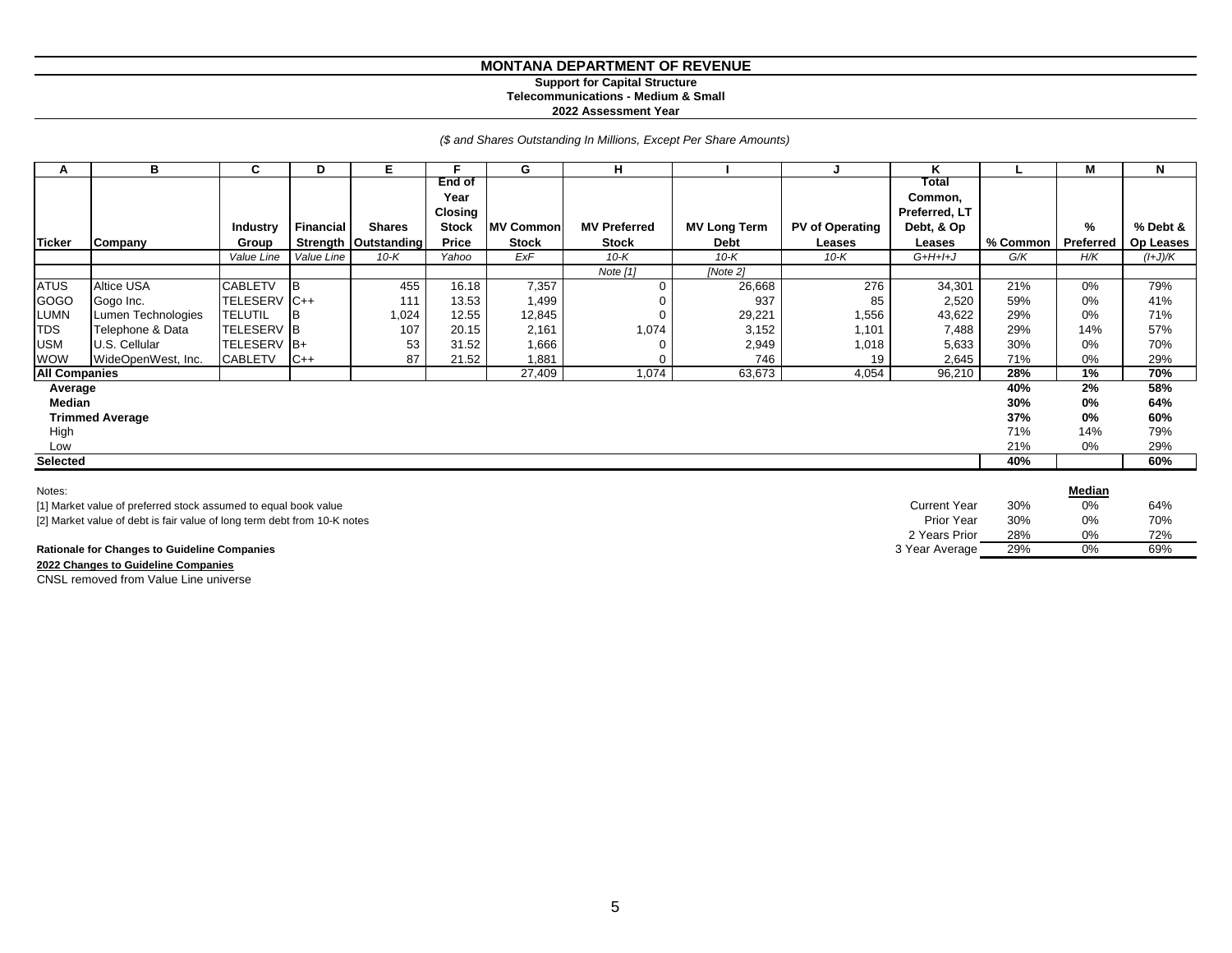## **Capital Asset Pricing Model (CAPM)**

**Telecommunications - Medium & Small**

**2022 Assessment Year**

#### *k e = R <sup>f</sup> + β x ERP*

|           |                                   | Ex Post | Ex Ante |
|-----------|-----------------------------------|---------|---------|
| $K_{e}$   | Cost of Equity                    | 9.40%   | 7.85%   |
| $R_f =$   | <b>Risk Free Rate</b>             | 1.94%   | 1.94%   |
| $\beta =$ | Beta                              | 1.00    | 1.00    |
| $ERP =$   | Equity Risk Premium $(R_m - R_i)$ | 7.46%   | 5.91%   |
| $R_m =$   | Market Rate of Return             | 9.40%   | 7.85%   |

#### **Risk Free Rate Measures (R<sup>f</sup> ):**

| The Value Line Investment Survey: Selection & Opinion <sup>[1]</sup><br>January 7, 2022 Page 2089                              |                 |       |             |       |  |  |  |
|--------------------------------------------------------------------------------------------------------------------------------|-----------------|-------|-------------|-------|--|--|--|
| Selected Yields on Taxable U.S. Treasury Securities as of 12/27/21                                                             |                 |       |             |       |  |  |  |
| 10-year                                                                                                                        |                 |       |             | 1.48% |  |  |  |
| 30-year                                                                                                                        |                 |       |             | 1.88% |  |  |  |
| Federal Reserve Statistical Release <sup>[2]</sup>                                                                             |                 |       |             |       |  |  |  |
| U.S. government securities, Treasury constant maturities, Nominal, December 31, 2021                                           |                 |       |             |       |  |  |  |
| 10-year                                                                                                                        |                 |       |             | 1.52% |  |  |  |
| 20-year                                                                                                                        |                 |       |             | 1.94% |  |  |  |
| 30-year                                                                                                                        |                 |       |             | 1.90% |  |  |  |
| <b>Risk Free Rate Selected</b>                                                                                                 |                 |       |             |       |  |  |  |
| Notes<br>[1] "Value Line Selection & Opinion", Value Line (January 7, 2022)                                                    |                 |       |             |       |  |  |  |
| [2] https://www.federalreserve.gov/datadownload/Choose.aspx?rel=H.15<br>Ex Post - Equity Risk Premium Measures (ERP = Rm - Rf) |                 |       |             |       |  |  |  |
| Duff & Phelps, 2022 Cost of Capital Navigator                                                                                  |                 |       |             |       |  |  |  |
|                                                                                                                                |                 | $R_m$ | $R_{\rm f}$ | ERP   |  |  |  |
| ERP "Historical" - Ex Post                                                                                                     | Arithmetic Avg. | 9.40% | 1.94%       | 7.46% |  |  |  |
| ERP "Supply-side" - Ex Post                                                                                                    | Arithmetic Avg. | 8.16% | 1.94%       | 6.22% |  |  |  |
| <b>Ex Post Equity Risk Premium Selected</b>                                                                                    |                 | 9.40% | 1.94%       | 7.46% |  |  |  |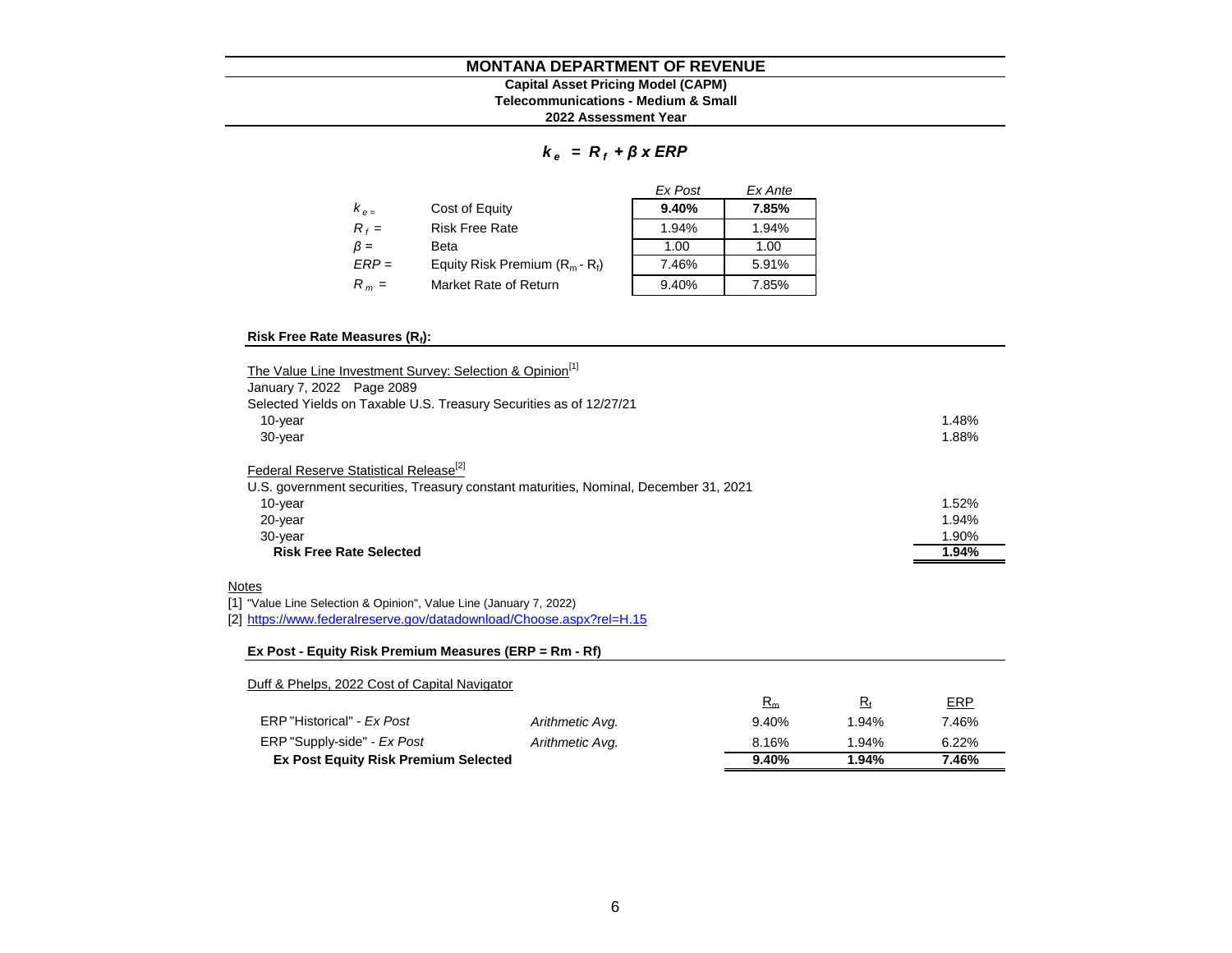#### **Capital Asset Pricing Model (CAPM)**

**Telecommunications - Medium & Small**

| $k_e = R_i + \beta x ERP$                                 |       |             |            |
|-----------------------------------------------------------|-------|-------------|------------|
| Ex Ante - Equity Risk Premium Measures (ERP = Rm - Rf)    |       |             |            |
| DOR 3 Stage Dividend Growth Model, S & P 500, See Exhibit |       |             |            |
|                                                           | $R_m$ | $R_{\rm f}$ | ERP        |
| ERP - Ex Ante                                             | 8.05% | 1.94%       | 6.11%      |
| Duff & Phelps, 2022 Cost of Capital Navigator             |       |             |            |
|                                                           | $R_m$ | $R_{\rm f}$ | <b>ERP</b> |
| ERP "Conditional" - Ex Ante                               | 8.00% | 2.50%       | 5.50%      |
| Damodaran Implied ERP (Jan 5, 2022)                       |       |             |            |
|                                                           | $R_m$ | $R_{\rm f}$ | ERP        |
| Implied Premium (FCFE) - Ex Ante                          | 5.76% | 1.52%       | 4.24%      |
| Implied Premium (FCFE with sustainable payout) - Ex Ante  | 6.42% | 1.52%       | 4.90%      |
|                                                           | $R_m$ | $R_{\rm f}$ | ERP        |
| Average                                                   | 7.06% |             | 5.19%      |
| Median                                                    | 7.21% |             | 5.20%      |
| <u>High</u>                                               | 8.05% |             | 6.11%      |
| Low                                                       | 5.76% |             | 4.24%      |
| <b>Equity Risk Premium Selected</b>                       | 7.85% | 1.94%       | 5.91%      |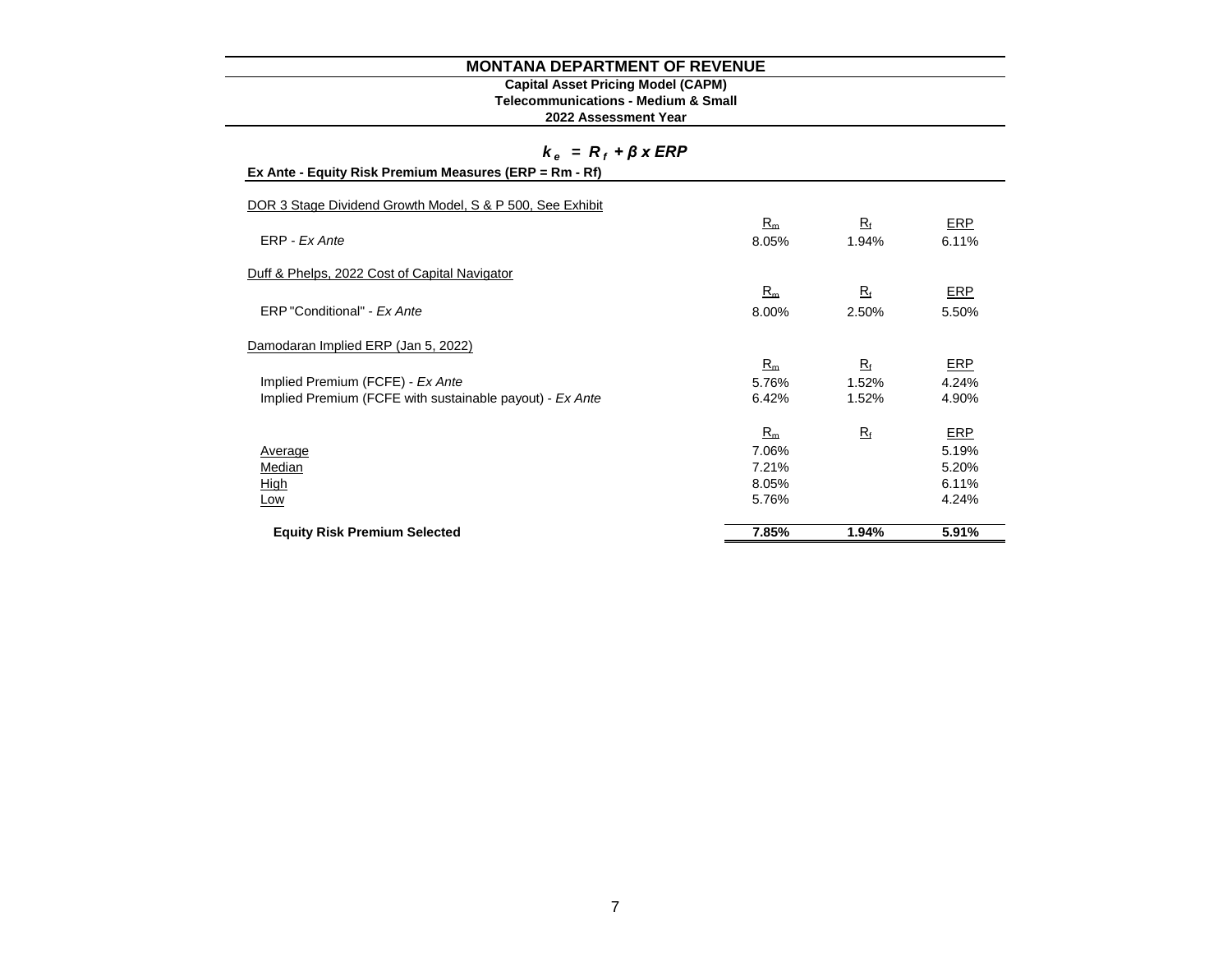# **2022 Assessment Year Telecommunications - Medium & Small Support for Beta Selection in CAPM**

| A                      | в                  | C               | D                | Е           |
|------------------------|--------------------|-----------------|------------------|-------------|
|                        |                    | <b>Industry</b> | <b>Financial</b> |             |
| <b>Ticker</b>          | Company            | Group           | <b>Strength</b>  | <b>Beta</b> |
|                        |                    | Value Line      | Value Line       | Value Line  |
| <b>ATUS</b>            | Altice USA         | <b>CABLETV</b>  | в                | 1.00        |
| <b>GOGO</b>            | Gogo Inc.          | <b>TELESERV</b> | C++              | 0.80        |
| <b>LUMN</b>            | Lumen Technologies | <b>TELUTIL</b>  | B                | 0.95        |
| TDS                    | Telephone & Data   | <b>TELESERV</b> | B                | 1.00        |
| <b>USM</b>             | U.S. Cellular      | <b>TELESERV</b> | B+               | 0.75        |
| <b>WOW</b>             | WideOpenWest, Inc. | <b>CABLETV</b>  | $C++$            | 1.35        |
| Average                |                    |                 |                  | 0.98        |
| <b>Median</b>          |                    |                 |                  | 0.98        |
| <b>Trimmed Average</b> |                    |                 |                  | 0.94        |
| High                   |                    |                 |                  | 1.35        |
| Low                    |                    |                 |                  | 0.75        |
| <b>Selected</b>        |                    |                 |                  | 1.00        |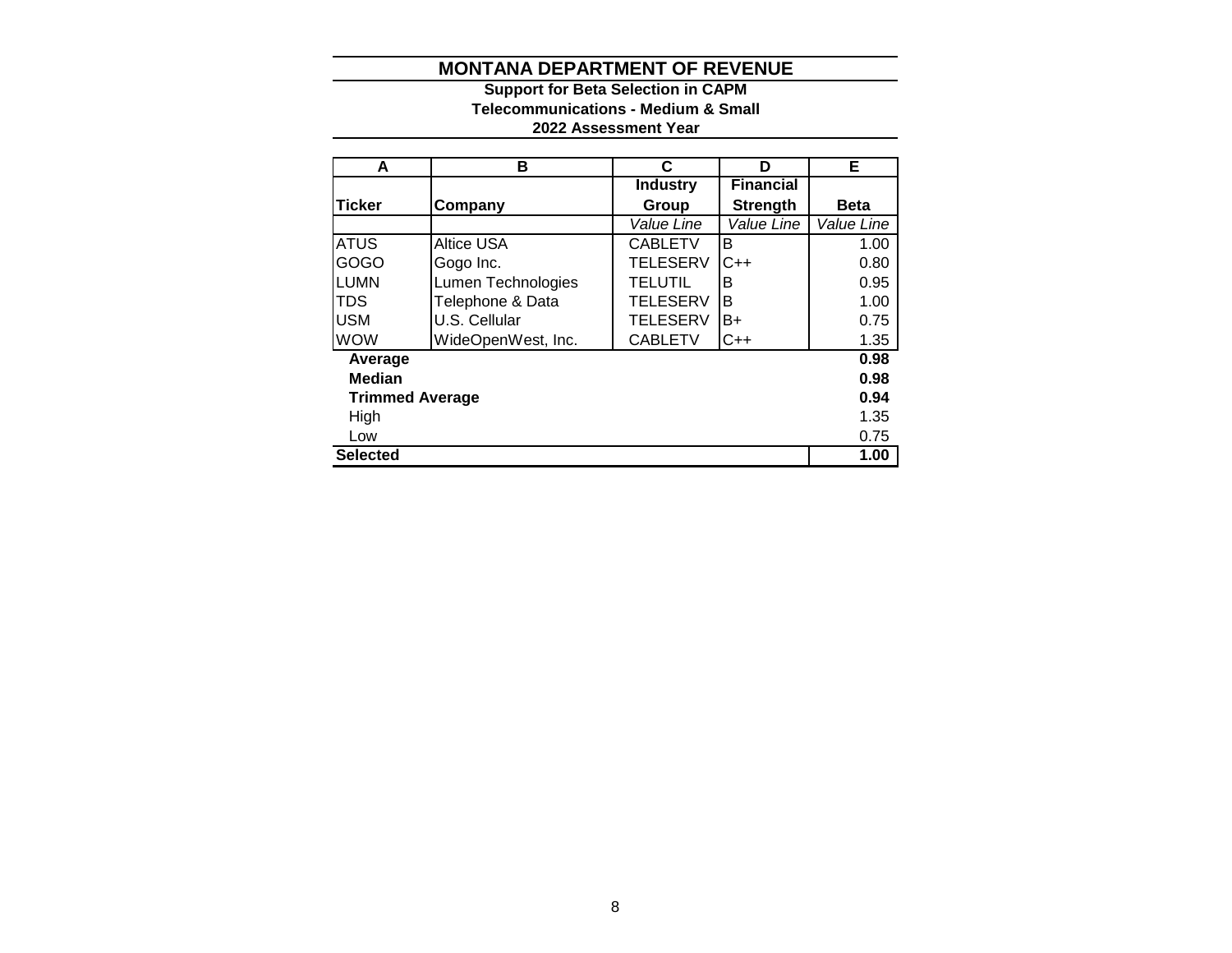#### **Inflation & Real Growth**

**Telecommunications - Medium & Small**

#### **2022 Assessment Year**

|                                                   |                    |                             |                          |       | <b>Nominal Growth</b> |
|---------------------------------------------------|--------------------|-----------------------------|--------------------------|-------|-----------------------|
| A                                                 | в                  | C                           | D                        | Е     | F                     |
| <b>Source Description</b>                         | Inflation<br>(CPI) | <b>Real Growth</b><br>(GDP) | <b>Nominal</b><br>Growth | Low   | High                  |
| Livingston Survey <sup>[1]</sup>                  | 2.44%              | 2.21%                       | 4.65%                    |       |                       |
| Survey of Professional Forecasters <sup>[2]</sup> | 2.49%              | 2.25%                       | 4.74%                    |       |                       |
| Congressional Budget Office <sup>[3]</sup>        |                    |                             |                          |       |                       |
| Average                                           | 2.47%              | 2.23%                       | 4.70%                    |       |                       |
| Median                                            | 2.47%              | 2.23%                       | 4.70%                    |       |                       |
| High                                              | 2.49%              | 2.25%                       | 4.74%                    |       |                       |
| Low                                               | 2.44%              | 2.21%                       | 4.65%                    |       |                       |
| <b>Selected</b>                                   | 2.45%              | 2.25%                       | 4.70%                    | 4.65% | 4.74%                 |

| <b>Inflationary Trend Factors</b> |                  |                                                            |                                                    |                                   |                                                     |                                              |
|-----------------------------------|------------------|------------------------------------------------------------|----------------------------------------------------|-----------------------------------|-----------------------------------------------------|----------------------------------------------|
| Year                              | Dec. CPI-U Index | <b>Percent</b><br>Change<br><b>From</b><br><b>Previous</b> | Dec. to Dec.<br><b>Conversion</b><br><b>Factor</b> | Annual Avg.<br><b>CPI-U Index</b> | Percent<br>Change<br><b>From</b><br><b>Previous</b> | Annual<br><b>Conversion</b><br><b>Factor</b> |
|                                   | Note [5]         | Note [6]                                                   | <b>Note [7]</b>                                    | Note [5]                          | Note [6]                                            | <b>Note [7]</b>                              |
| 2011                              | 225.672          | 2.9%                                                       | 1.2354                                             | 224.939                           | 3.1%                                                | 1.2046                                       |
| 2012                              | 229.601          | 1.7%                                                       | 1.2143                                             | 229.594                           | 2.0%                                                | 1.1802                                       |
| 2013                              | 233.049          | 1.5%                                                       | 1.1963                                             | 232.957                           | 1.4%                                                | 1.1632                                       |
| 2014                              | 234.812          | 0.8%                                                       | 1.1873                                             | 236.736                           | 1.6%                                                | 1.1446                                       |
| 2015                              | 236.525          | 0.7%                                                       | 1.1787                                             | 237.017                           | 0.1%                                                | 1.1433                                       |
| 2016                              | 241.432          | 2.0%                                                       | 1.1548                                             | 240.007                           | 1.2%                                                | 1.1290                                       |
| 2017                              | 246.524          | 2.1%                                                       | 1.1309                                             | 245.120                           | 2.1%                                                | 1.1055                                       |
| 2018                              | 251.233          | 1.9%                                                       | 1.1097                                             | 251.107                           | 2.4%                                                | 1.0791                                       |
| 2019                              | 256.974          | 2.2%                                                       | 1.0849                                             | 255.657                           | 1.8%                                                | 1.0599                                       |
| 2020                              | 260.474          | 1.3%                                                       | 1.0704                                             | 258.811                           | 1.2%                                                | 1.0470                                       |
| 2021                              | 278.802          | 6.6%                                                       | 1.0000                                             | 270.970                           | 4.5%                                                | 1.0000                                       |

**Notes** 

[1] Federal Reserve Bank of Philadelphia The Livingston Survey December 17, 2021 Table 3 Inflation Rate and Real GDP mean

<https://www.philadelphiafed.org/research-and-data/real-time-center/livingston-survey>

[2] Federal Reserve Bank of Philadelphia Survey of Professional Forecasters February 11, 2022 Table 8 and Table 9 Average over next 10-Year mean

<https://www.philadelphiafed.org/surveys-and-data/real-time-data-research/survey-of-professional-forecasters> [3] Not available at study date

<https://www.cbo.gov/about/products/budget-economic-data#4>

[5] Historical Consumer Price Index for All Urban Consumers (CPI-U): U.S. city average, all items, index averages (1982-84=100, unless otherwise noted)

<https://www.bls.gov/cpi/tables/supplemental-files/historical-cpi-u-202001.pdf>

[6] (Row year - Previous Year) / Row Year

[7] Most current year / Row year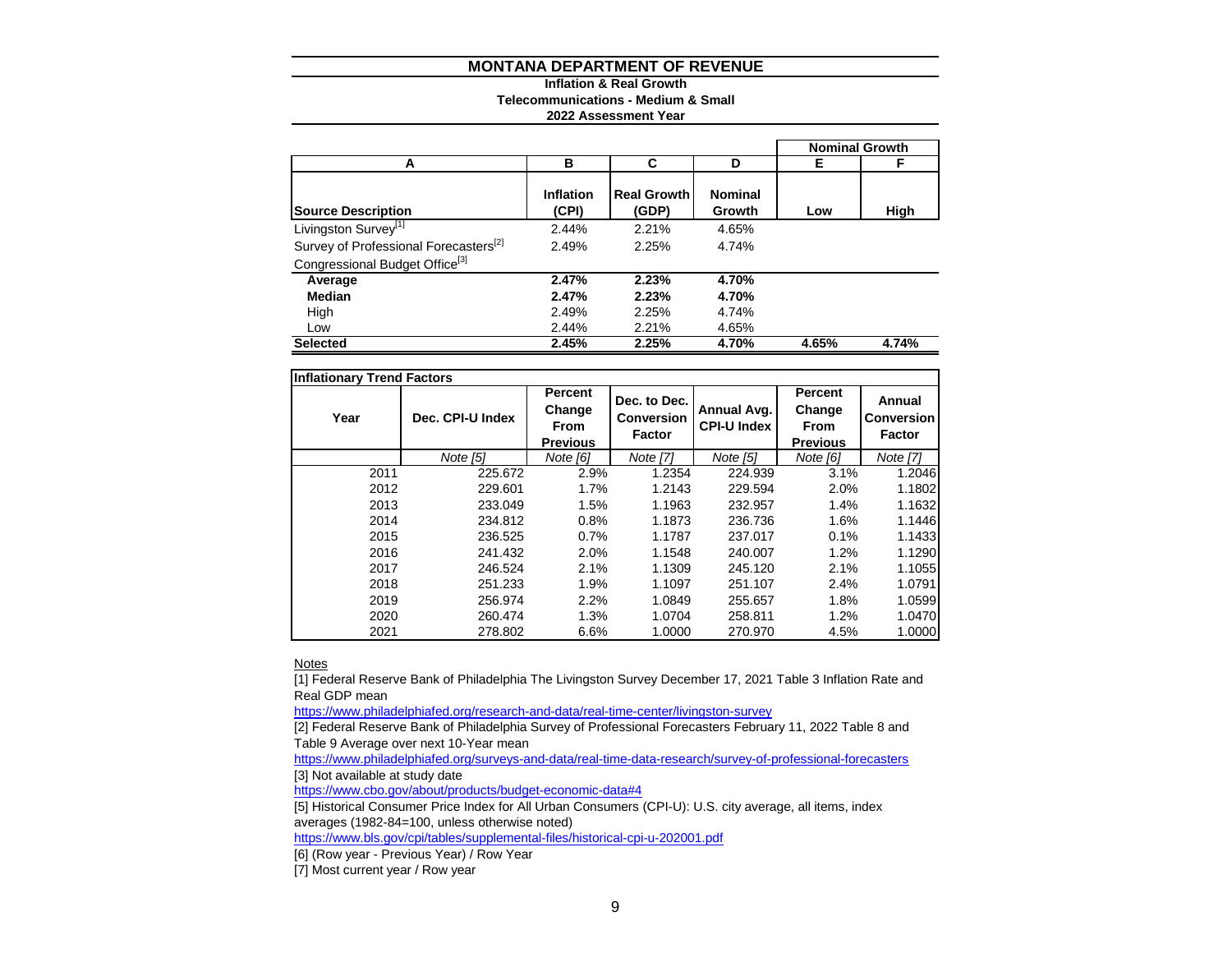# **3 Stage Dividend Discount Model (DDM)**

**Telecommunications - Medium & Small**

**2022 Assessment Year**

**ke = (D<sup>1</sup> / P<sup>0</sup> ) + g**

**ke =** Cost of Equity

**D1 =** Expected Dividend

**P0 =** Current Price Per Share

**g =** Sustainable Long-Term Growth

| A               | В                  | C.                    | D             | Е                      | F.                         | G                          | н                     |                       |
|-----------------|--------------------|-----------------------|---------------|------------------------|----------------------------|----------------------------|-----------------------|-----------------------|
|                 |                    | 2021                  | 2022 Est      |                        | <b>Sustainable</b>         | <b>Sustainable</b>         | <b>Cost of Equity</b> | <b>Cost of Equity</b> |
|                 |                    | <b>Year End Stock</b> | Div'ds Decl'd | <b>Expected Equity</b> | Long-Term                  | Long-Term                  | <b>Dividend</b>       | <b>Earnings</b>       |
| <b>Ticker</b>   | <b>Company</b>     | <b>Price</b>          | per sh        | <b>Payout Yield</b>    | Growth Rate <sup>[1]</sup> | Growth Rate <sup>[1]</sup> | Growth                | Growth                |
|                 |                    | Yahoo                 | Value Line    | D/C                    | <b>Dividends</b>           | Earnings                   | $E+F$                 | $E+G$                 |
|                 |                    | $P_0$                 | $D_{1}$       | $D_1/P_0$              | g                          | g                          | $k_e$                 | $k_e$                 |
| <b>ATUS</b>     | <b>Altice USA</b>  | 16.18                 | 0.00          | 0.00%                  | 0.00%                      | 0.00%                      |                       |                       |
| <b>GOGO</b>     | Gogo Inc.          | 13.53                 | 0.00          | 0.00%                  | 0.00%                      | 0.00%                      |                       |                       |
| <b>LUMN</b>     | Lumen Technologies | 12.55                 | 1.00          | 7.97%                  | 5.85%                      | 0.00%                      | 13.81%                | 7.97%                 |
| <b>TDS</b>      | Telephone & Data   | 20.15                 | 0.72          | 3.57%                  | 4.22%                      | 7.05%                      | 7.79%                 | 10.62%                |
| <b>USM</b>      | U.S. Cellular      | 31.52                 | 0.00          | 0.00%                  | 0.00%                      | 0.00%                      |                       |                       |
| <b>WOW</b>      | WideOpenWest, Inc. | 21.52                 | 0.00          | 0.00%                  | 0.00%                      | $0.00\%$                   |                       |                       |
| Average         |                    |                       |               |                        |                            |                            | 10.80%                | 9.29%                 |
| <b>Median</b>   |                    |                       |               |                        |                            |                            | 10.80%                | 9.29%                 |
| High            |                    |                       |               |                        |                            |                            | 13.81%                | 10.62%                |
| Low             |                    |                       |               |                        |                            |                            | 7.79%                 | 7.97%                 |
| <b>Selected</b> |                    |                       |               |                        |                            |                            | 10.80%                | 9.30%                 |

# **Notes**

[1] From worksheet: DDM Sustainable Long-Term Growth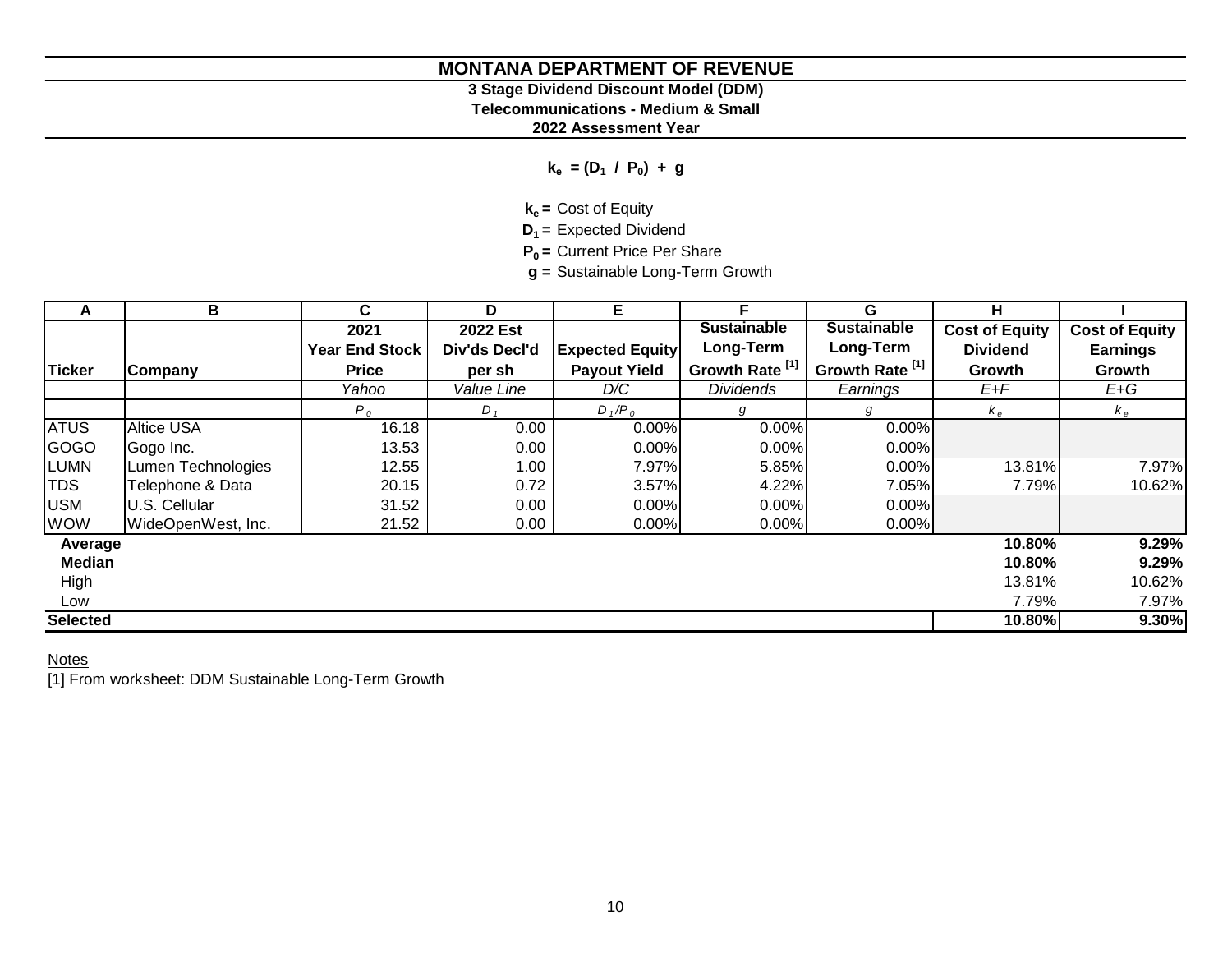# **Support for DDM - Short Term Growth Rate Calculations**

# **Telecommunications - Medium & Small**

# **2022 Assessment Year**

| A             | в                  | C                                                          | D                                   | Е                                           | E                                        | G                                   |
|---------------|--------------------|------------------------------------------------------------|-------------------------------------|---------------------------------------------|------------------------------------------|-------------------------------------|
| <b>Ticker</b> | Company            | <b>End of Year</b><br><b>Closing Stock</b><br><b>Price</b> | Div'ds Decl'd<br>per sh<br>2022 Est | <b>Expected</b><br><b>Dividend</b><br>Yield | Div'ds Decl'd<br>per sh<br>2024-2026 Est | <b>Short-Term</b><br>Growth<br>Rate |
|               |                    | Yahoo                                                      | Value Line                          | D/C                                         | Value Line                               | Note $[1]$                          |
| <b>ATUS</b>   | <b>Altice USA</b>  | 16.18                                                      | 0.00                                | 0.00%                                       | 0.00                                     | 0.00%                               |
| GOGO          | Gogo Inc.          | 13.53                                                      | 0.00                                | 0.00%                                       | 0.00                                     | 0.00%                               |
| <b>LUMN</b>   | Lumen Technologies | 12.55                                                      | 1.00                                | 7.97%                                       | 1.20                                     | 6.27%                               |
| <b>TDS</b>    | Telephone & Data   | 20.15                                                      | 0.72                                | 3.57%                                       | 0.80                                     | 3.57%                               |
| <b>USM</b>    | U.S. Cellular      | 31.52                                                      | 0.00                                | 0.00%                                       | 0.00                                     | 0.00%                               |
| <b>WOW</b>    | WideOpenWest, Inc. | 21.52                                                      | 0.00                                | $0.00\%$                                    | 0.00                                     | 0.00%                               |

| A           | в                  | C                                        | D                                             | Е                                   |
|-------------|--------------------|------------------------------------------|-----------------------------------------------|-------------------------------------|
| Ticker      | <b>Company</b>     | <b>Earnings per</b><br>share<br>2022 Est | <b>Earnings per</b><br>share<br>2024-2026 Est | <b>Short-Term</b><br>Growth<br>Rate |
|             |                    | Value Line                               | Value Line                                    | Note $[1]$                          |
| <b>ATUS</b> | <b>Altice USA</b>  | 1.75                                     | 2.50                                          | 12.62%                              |
| GOGO        | Gogo Inc.          | 0.20                                     | 0.53                                          | 38.38%                              |
| <b>LUMN</b> | Lumen Technologies | 1.20                                     | 1.80                                          | 14.47%                              |
| <b>TDS</b>  | Telephone & Data   | 1.15                                     | 1.50                                          | 9.26%                               |
| <b>USM</b>  | U.S. Cellular      | 1.90                                     | 2.10                                          | 3.39%                               |
| <b>WOW</b>  | WideOpenWest, Inc. | 0.15                                     | 0.70                                          | 67.11%                              |

**Notes** 

[1] 4 year compound annual growth rate (CAGR) - 3 periods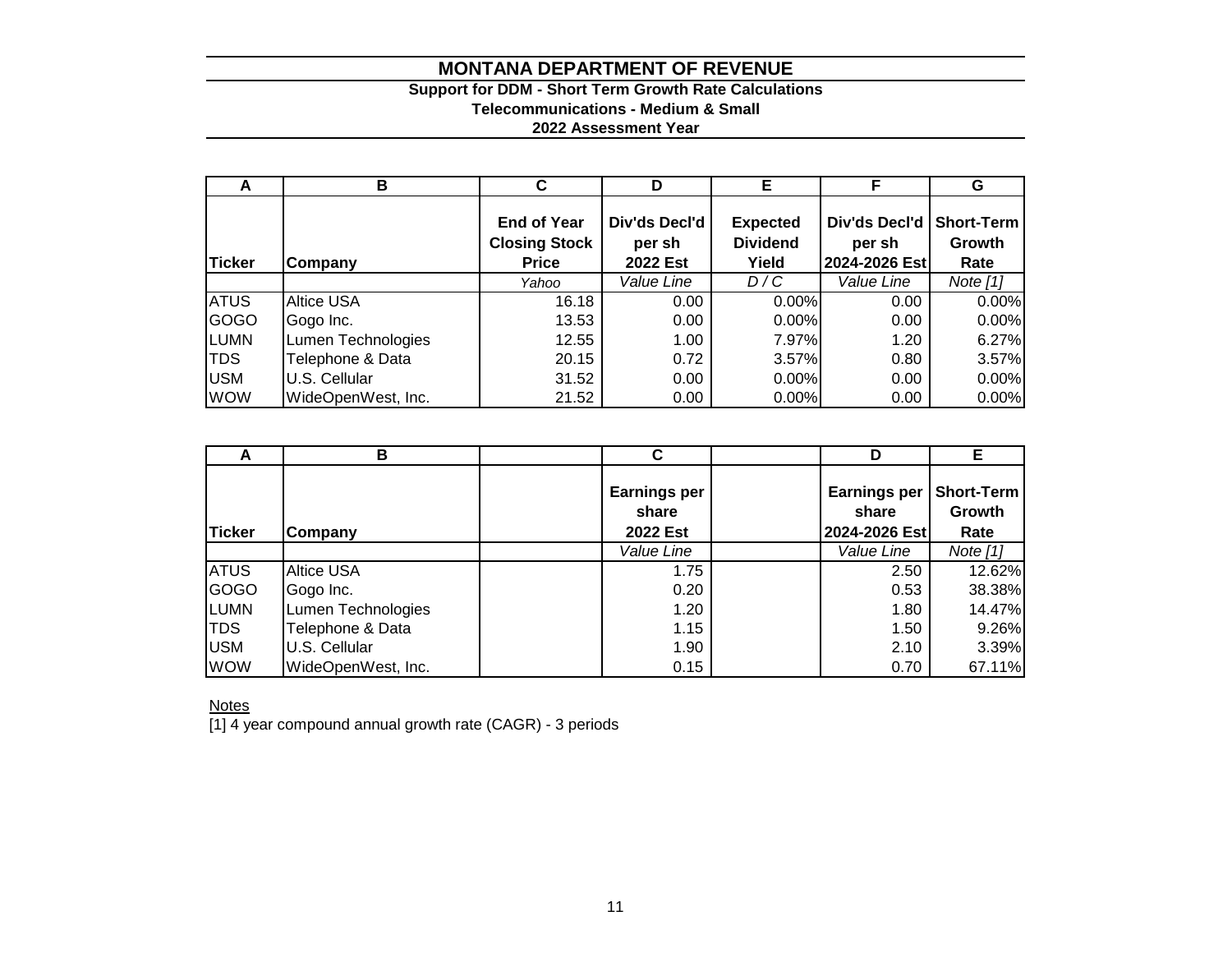#### **Support for DDM - Sustainable Long Term Growth**

**Telecommunications - Medium & Small**

#### **2022 Assessment Year**

|             | Dividend Growth Rate |       | Stage 1                                                                                      |                                                           |                          |                               |                                                                         |                              |       |                |       |       |       |
|-------------|----------------------|-------|----------------------------------------------------------------------------------------------|-----------------------------------------------------------|--------------------------|-------------------------------|-------------------------------------------------------------------------|------------------------------|-------|----------------|-------|-------|-------|
| Ticker      | Company              |       | Expected<br><b>Short-Term</b><br><b>Dividend</b><br><b>Year End</b><br><b>Growth</b><br>Rate | <b>Expected</b><br>Long-Term   Expected<br>Growth<br>Rate | <b>Dividend</b><br>Yield | Internal<br>Rate of<br>Return | Implied<br><b>Sustainable</b><br>Long-Term<br><b>Growth Rate</b><br>(g) | <b>Initial</b><br>Investment | $D_1$ | D <sub>2</sub> | $D_3$ | $D_4$ | $D_5$ |
|             |                      | Yahoo | Note [1]                                                                                     | Note $[2]$                                                | $D_1/P_0$                | $D_1$ : $D_{500}$             | $Ke = IRR$ of $g = IRR - Div.$<br>Yield                                 |                              |       |                |       |       |       |
| <b>ATUS</b> | <b>Altice USA</b>    | 16.18 | $0.00\%$                                                                                     | 4.70%                                                     | 0.00%                    |                               |                                                                         | (16.18)                      | 0.00  | 0.00           | 0.00  | 0.00  | 0.00  |
| <b>GOGO</b> | Gogo Inc.            | 13.53 | $0.00\%$                                                                                     | 4.70%                                                     | 0.00%                    |                               |                                                                         | (13.53)                      | 0.00  | 0.00           | 0.00  | 0.00  | 0.00  |
| <b>LUMN</b> | Lumen Technologies   | 12.55 | 6.27%                                                                                        | 4.70%                                                     | 7.97%                    | 13.81%                        | 5.85%                                                                   | (12.55)                      | 1.00  | 1.06           | 1.13  | 1.20  | 1.28  |
| <b>TDS</b>  | Telephone & Data     | 20.15 | 3.57%                                                                                        | 4.70%                                                     | 3.57%                    | 7.79%                         | 4.22%                                                                   | (20.15)                      | 0.72  | 0.75           | 0.77  | 0.80  | 0.83  |
| <b>USM</b>  | U.S. Cellular        | 31.52 | $0.00\%$                                                                                     | 4.70%                                                     | $0.00\%$                 |                               |                                                                         | (31.52)                      | 0.00  | 0.00           | 0.00  | 0.00  | 0.00  |
| <b>WOW</b>  | WideOpenWest, Inc.   | 21.52 | $0.00\%$                                                                                     | 4.70%                                                     | 0.00%                    |                               |                                                                         | (21.52)                      | 0.00  | 0.00           | 0.00  | 0.00  | 0.00  |

|               | Earnings Growth Rate | Stage 1                                  |                                                                           |                                                           |                          |                               |                                                                          |                              |       |                |       |       |       |
|---------------|----------------------|------------------------------------------|---------------------------------------------------------------------------|-----------------------------------------------------------|--------------------------|-------------------------------|--------------------------------------------------------------------------|------------------------------|-------|----------------|-------|-------|-------|
| <b>Ticker</b> | Company              | <b>Year End</b><br><b>Stock</b><br>Price | Expected<br><b>Short-Term</b><br><b>Earnings</b><br><b>Growth</b><br>Rate | <b>Expected</b><br>Long-Term   Expected<br>Growth<br>Rate | <b>Dividend</b><br>Yield | Internal<br>Rate of<br>Return | Implied<br><b>Sustainable</b><br>Long-Term<br><b>Growth Ratel</b><br>(g) | <b>Initial</b><br>Investment | $D_1$ | D <sub>2</sub> | $D_3$ | $D_4$ | $D_5$ |
|               |                      | Yahoo                                    | Note [1]                                                                  | Note [2]                                                  | $D_1/P_0$                | $D_1$ : $D_{500}$             | $Ke = IRR$ of $g = IRR - Div.$<br>Yield                                  |                              |       |                |       |       |       |
| <b>ATUS</b>   | <b>Altice USA</b>    | 16.18                                    | 12.62%                                                                    | 4.70%                                                     | $0.00\%$                 |                               |                                                                          | (16.18)                      | 0.00  | 0.00           | 0.00  | 0.00  | 0.00  |
| GOGO          | Gogo Inc.            | 13.53                                    | 38.38%                                                                    | 4.70%                                                     | $0.00\%$                 |                               |                                                                          | (13.53)                      | 0.00  | 0.00           | 0.00  | 0.00  | 0.00  |
| <b>LUMN</b>   | Lumen Technologies   | 12.55                                    | 14.47%                                                                    | 4.70%                                                     | 7.97%                    | 20.28%                        | 12.31%                                                                   | (12.55)                      | 1.00  | 1.14           | 1.31  | 1.50  | 1.72  |
| TDS           | Telephone & Data     | 20.15                                    | 9.26%                                                                     | 4.70%                                                     | 3.57%                    | 10.62%                        | 7.05%                                                                    | (20.15)                      | 0.72  | 0.79           | 0.86  | 0.94  | 1.03  |
| <b>USM</b>    | U.S. Cellular        | 31.52                                    | 3.39%                                                                     | 4.70%                                                     | $0.00\%$                 |                               |                                                                          | (31.52)                      | 0.00  | 0.00           | 0.00  | 0.00  | 0.00  |
| <b>WOW</b>    | WideOpenWest, Inc.   | 21.52                                    | 67.11%                                                                    | 4.70%                                                     | $0.00\%$                 |                               |                                                                          | (21.52)                      | 0.00  | 0.00           | 0.00  | 0.00  | 0.00  |

Notes

[1] From worksheet: DDM Short Term Growth Rate Calculations [2] From worksheet: Inflation & Real Growth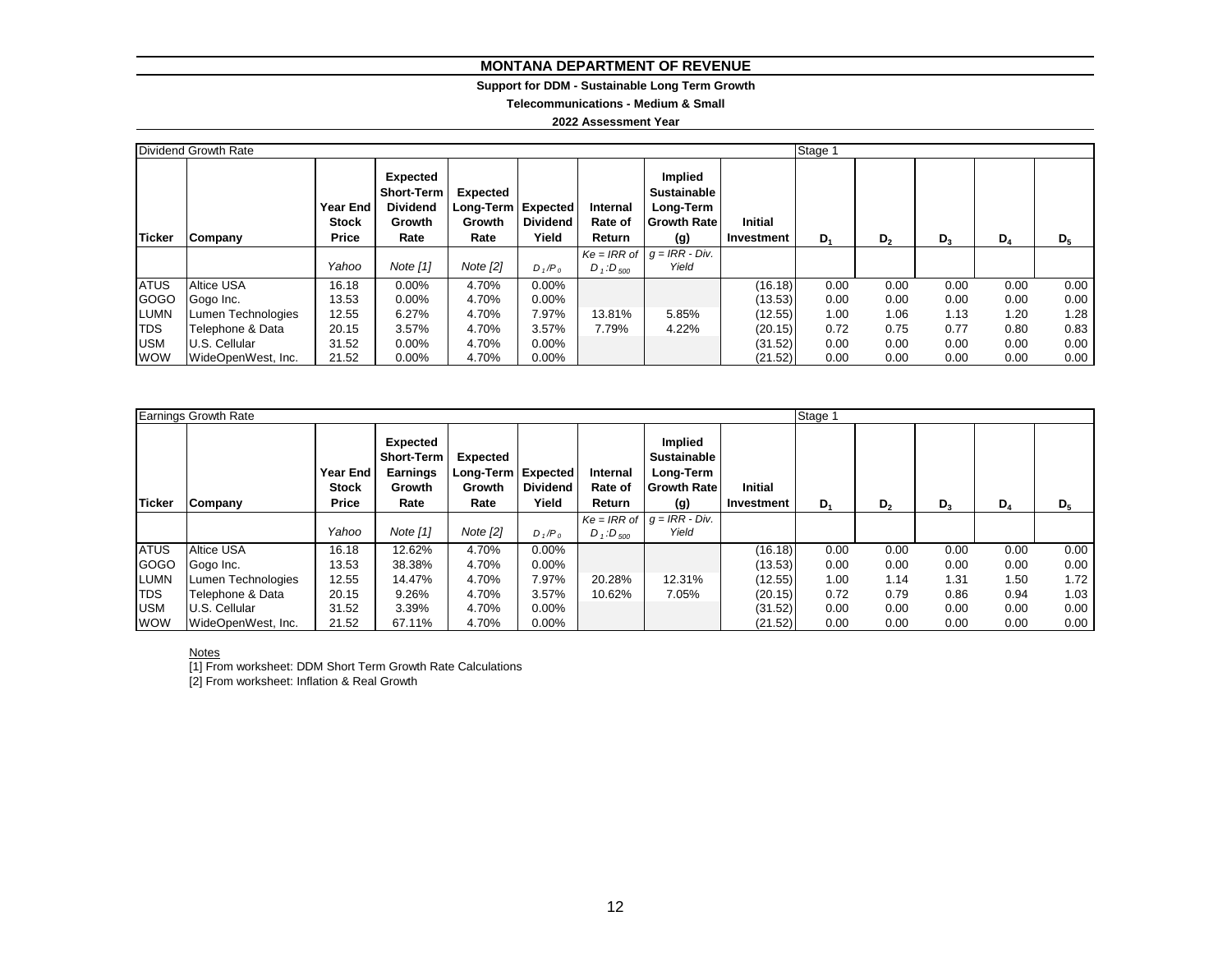#### **MONTANA DEPARTMENT OF REVENUE MONTANA DEPARTMENT OF REVENUE**

#### **Support for DDM - Sustainable Long Term Growth Support for DDM - Sustainable Long Term Growth**

**Telecommunications - Medium & Small Telecommunications - Medium & Small**

| Dividend Stage 2 |         |                |       |         |          |          |          |          |          |          |          |          |          |          |          | Stage 3  |          |                |
|------------------|---------|----------------|-------|---------|----------|----------|----------|----------|----------|----------|----------|----------|----------|----------|----------|----------|----------|----------------|
| <b>Ticker</b>    | $D_{6}$ | D <sub>7</sub> | $D_8$ | $D_{9}$ | $D_{10}$ | $D_{11}$ | $D_{12}$ | $D_{13}$ | $D_{14}$ | $D_{15}$ | $D_{16}$ | $D_{17}$ | $D_{18}$ | $D_{19}$ | $D_{20}$ | $D_{21}$ | $D_{22}$ | $D_{500}$      |
|                  |         |                |       |         |          |          |          |          |          |          |          |          |          |          |          |          |          |                |
| <b>ATUS</b>      | 0.00    | 0.00           | 0.00  | 0.00    | 0.00     | 0.00     | 0.00     | 0.00     | 0.00     | 0.00     | 0.00     | 0.00     | 0.00     | 0.00     | 0.00     | 0.00     | 0.00     |                |
| <b>GOGO</b>      | 0.00    | 0.00           | 0.00  | 0.00    | 0.00     | 0.00     | 0.00     | 0.00     | 0.00     | 0.00     | 0.00     | 0.00     | 0.00     | 0.00     | 0.00     | 0.00     | 0.00     |                |
| <b>LUMN</b>      | 1.35    | 1.44           | 1.53  | 1.62    | 1.72     | 1.83     | 1.94     | 2.06     | 2.18     | 2.32     | 2.46     | 2.61     | 2.77     | 2.95     | 3.13     | 3.27     | 3.43     | 11,735,074,085 |
| <b>TDS</b>       | 0.86    | 0.89           | 0.92  | 0.96    | 0.99     | 1.03     | 1.06     | 1.10     | 1.14     | 1.19     | 1.23     | 1.27     | 1.32     | 1.37     | $1.42 -$ | 1.49     | 1.56     | 5,324,208,805  |
| <b>USM</b>       | 0.00    | 0.00           | 0.00  | 0.00    | 0.00     | 0.00     | 0.00     | 0.00     | 0.00     | 0.00     | 0.00     | 0.00     | 0.00     | 0.00     | 0.00     | 0.00     | 0.00     | 0              |
| <b>WOW</b>       | 0.00    | 0.00           | 0.00  | 0.00    | 0.00     | 0.00     | 0.00     | 0.00     | 0.00     | 0.00     | 0.00     | 0.00     | 0.00     | 0.00     | 0.00     | 0.00     | 0.00     |                |

|             | Earnings Stage 2 |                |       |       |          |          |          |          |          |          |          |          |          |          | Stage 3  |          |          |                |
|-------------|------------------|----------------|-------|-------|----------|----------|----------|----------|----------|----------|----------|----------|----------|----------|----------|----------|----------|----------------|
| Ticker      | $D_6$            | D <sub>7</sub> | $D_8$ | $D_9$ | $D_{10}$ | $D_{11}$ | $D_{12}$ | $D_{13}$ | $D_{14}$ | $D_{15}$ | $D_{16}$ | $D_{17}$ | $D_{18}$ | $D_{19}$ | $D_{20}$ | $D_{21}$ | $D_{22}$ | $D_{500}$      |
|             |                  |                |       |       |          |          |          |          |          |          |          |          |          |          |          |          |          |                |
| <b>ATUS</b> | 0.00             | 0.00           | 0.00  | 0.00  | 0.00     | 0.00     | 0.00     | 0.00     | 0.00     | 0.00     | 0.00     | 0.00     | 0.00     | 0.00     | 0.00     | 0.00     | 0.00     | 0              |
| GOGO        | 0.00             | 0.00           | 0.00  | 0.00  | 0.00     | 0.00     | 0.00     | 0.00     | 0.00     | 0.00     | 0.00     | 0.00     | 0.00     | 0.00     | 0.00     | 0.00     | 0.00     |                |
| <b>LUMN</b> | 1.95             | 2.22           | 2.53  | 2.88  | 3.28     | 3.73     | 4.25     | 4.84     | 5.50     | 6.27     | 7.13     | 8.12     | 9.24     | 10.52    | 11.97    | 12.53    | 13.12    | 44,923,547,054 |
| <b>TDS</b>  | 1.12             | 1.22           | 1.33  | 1.45  | 1.58     | 1.72     | 1.87     | 2.04     | 2.22     | 2.42     | 2.64     | 2.87     | 3.13     | 3.41     | 3.72     | 3.89     | 4.07     | 13,944,754,126 |
| <b>USM</b>  | 0.00             | 0.00           | 0.00  | 0.00  | 0.00     | 0.00     | 0.00     | 0.00     | 0.00     | 0.00     | 0.00     | 0.00     | 0.00     | 0.00     | 0.00     | 0.00     | 0.00     | 0              |
| <b>WOW</b>  | 0.00             | 0.00           | 0.00  | 0.00  | 0.00     | 0.00     | 0.00     | 0.00     | 0.00     | 0.00     | 0.00     | 0.00     | 0.00     | 0.00     | 0.00     | 0.00     | 0.00     | $\mathbf{0}$   |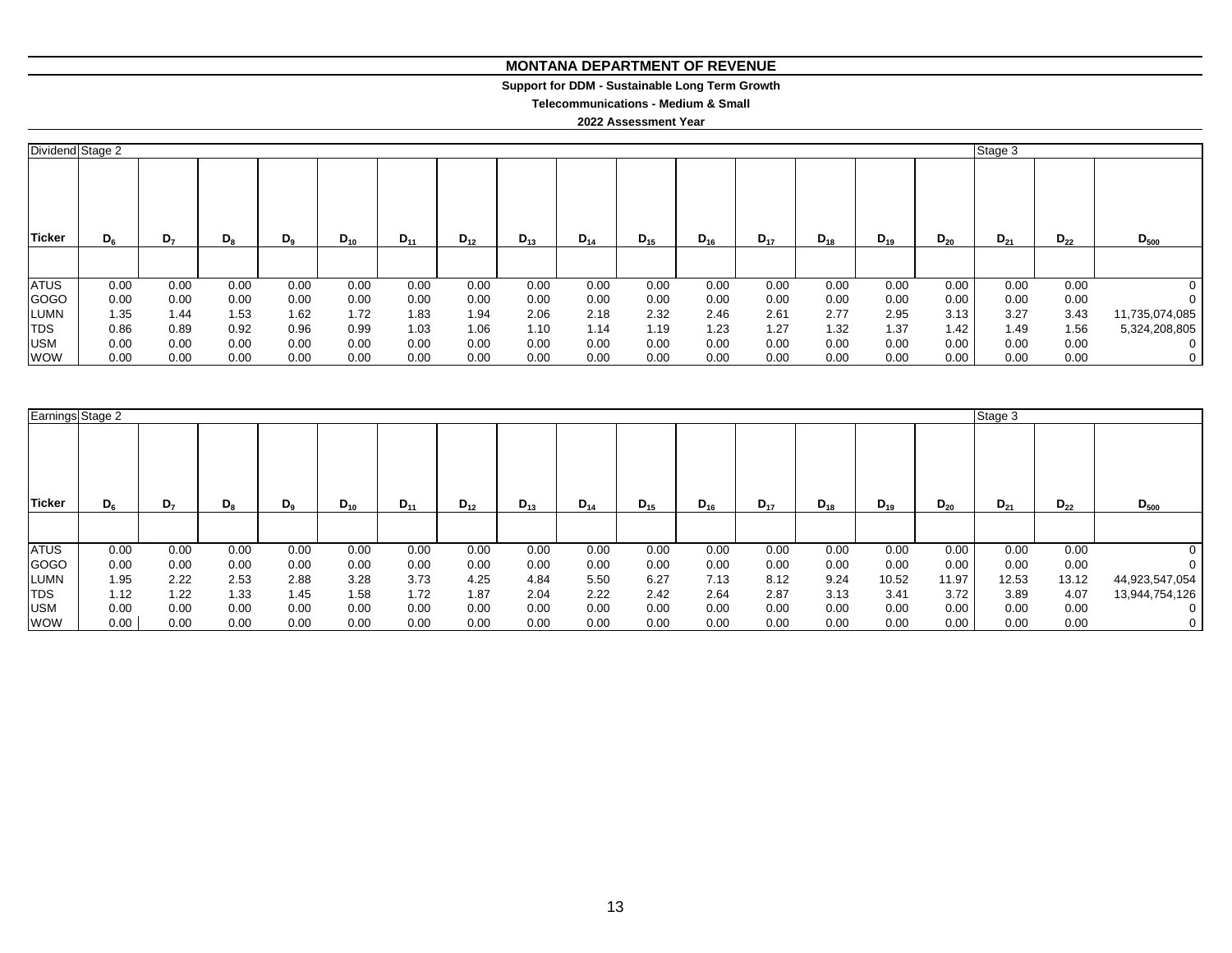# **Support for Yield Capitalization Rate - Debt Rating**

**Telecommunications - Medium & Small**

# **2022 Assessment Year**

| A               | В                      | C               | D                | Е                |                 |
|-----------------|------------------------|-----------------|------------------|------------------|-----------------|
|                 |                        |                 |                  | Moody's          |                 |
|                 |                        | <b>Industry</b> | <b>Financial</b> | <b>Long Term</b> | <b>Yield to</b> |
| <b>Ticker</b>   | Company                | Group           | <b>Strength</b>  | Rating           | <b>Maturity</b> |
|                 |                        | Value Line      | Value Line       | Moodys           |                 |
|                 |                        |                 |                  |                  |                 |
| <b>ATUS</b>     | Altice USA             | <b>CABLETV</b>  | B                | Ba <sub>2</sub>  | 5.31%           |
| GOGO            | Gogo Inc.              | <b>TELESERV</b> | $C++$            | B <sub>3</sub>   | 7.81%           |
| LUMN            | Lumen Technologies     | <b>TELUTIL</b>  | в                | Ba1              | 5.31%           |
| TDS             | Telephone & Data       | <b>TELESERV</b> | B                | Ba1              | 5.31%           |
| USM             | U.S. Cellular          | <b>TELESERV</b> | B+               | Ba2              | 5.31%           |
| <b>WOW</b>      | WideOpenWest, Inc.     | <b>CABLETV</b>  | C++              | <b>B2</b>        | 7.81%           |
| Average         |                        |                 |                  |                  | 6.14%           |
| <b>Median</b>   |                        |                 |                  |                  | 5.31%           |
|                 | <b>Trimmed Average</b> |                 |                  |                  | 5.94%           |
| High            |                        |                 |                  |                  | 7.81%           |
| Low             |                        |                 |                  |                  | 5.31%           |
| <b>Selected</b> |                        |                 |                  |                  | 6.14%           |

*\*Highlited ratings are estimated based on financial strength and historical interest coverage ratios*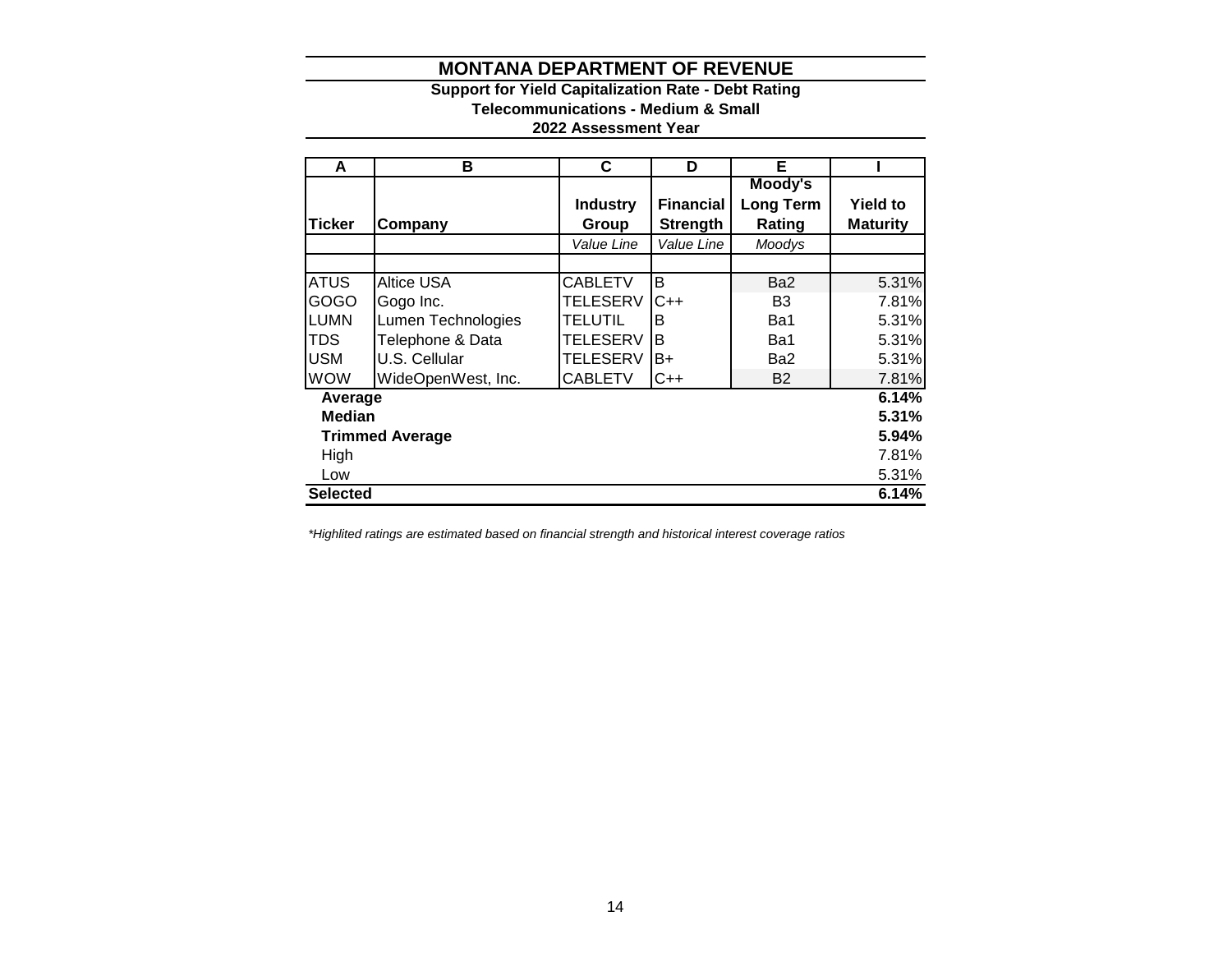#### **Support for Direct Capitalization - Equity Capitalization Rates**

#### **Telecommunications - Medium & Small**

|               | в                      | C              | D                  | Е             |                  | G                        | н          |        |                        | n.            |                                                               |               |                                          |             | D                   | Q           | R           |
|---------------|------------------------|----------------|--------------------|---------------|------------------|--------------------------|------------|--------|------------------------|---------------|---------------------------------------------------------------|---------------|------------------------------------------|-------------|---------------------|-------------|-------------|
|               |                        | End of<br>Year |                    |               |                  |                          | Ke         | Ke     |                        |               |                                                               |               | Ke<br><b>Estimate - Estimate</b><br>Cash | Ke<br>Cash  |                     |             |             |
|               |                        | Closing        |                    |               |                  |                          | Estimate - |        | Estimate - VL Historic | <b>VL Est</b> |                                                               | <b>VL Est</b> | <b>Flow</b>                              | <b>Flow</b> |                     | <b>Book</b> |             |
|               |                        | <b>Stock</b>   | <b>VL Historic</b> | <b>VL Est</b> |                  | VL Historic   VL Est P/E | Earnings   |        |                        |               | Earnings   Cash Flow   Cash Flow   VL Historic                | P/CF          | (Hist.                                   | (Est.       | <b>Market Value</b> | Value       |             |
| <b>Ticker</b> | Company                | Price          | <b>EPS</b>         | <b>EPS</b>    | <b>P/E Ratio</b> | Ratio                    |            |        |                        |               | (Hist. P/E)   (Est. P/E)   Per Share   Per Share   P/CF Ratio | Ratio         | P/CF)                                    | $P$ / $CF$  | of Equity           | of Equity   | <b>MTBR</b> |
|               |                        | Yahoo          | Value Line         | Value Line    | C/D              | C/E                      | 1/F        | 1/G    | Value Line             | Value Line    | C/J                                                           | C/K           | 1/L                                      | 1/M         | Price x Shrs        | Value Line  | P/Q         |
| <b>ATUS</b>   | <b>Altice USA</b>      | 16.18          | 2.15               | 1.40          | 7.53             | 11.56                    | 13.29%     | 8.65%  | 5.29                   | 5.55          | 3.06                                                          | 2.92          | 32.69%                                   | 34.30%      | 7,357               | (1, 141)    | (6.45)      |
| <b>GOGO</b>   | Gogo Inc.              | 13.53          | 1.07               | 0.00          | 12.64            |                          | 7.91%      |        | (0.40)                 | 0.00          |                                                               |               |                                          |             | 1,499               | (641)       | (2.34)      |
| LUMN          | Lumen Technologies     | 12.55          | 1.91               | 1.50          | 6.57             | 8.37                     | 15.22%     | 11.95% | 5.91                   | 5.91          | 2.12                                                          | 2.12          | 47.09%                                   | 47.09%      | 12,845              | 11,840      | 1.08        |
| <b>TDS</b>    | Telephone & Data       | 20.15          | 1.01               | 1.10          | 19.95            | 18.32                    | 5.01%      | 5.46%  | 9.96                   | 8.83          | 2.02                                                          | 2.28          | 49.43%                                   | 43.82%      | 2,161               | 4,804       | 0.45        |
| <b>USM</b>    | U.S. Cellular          | 31.52          | 1.77               | 1.85          | 17.81            | 17.04                    | 5.62%      | 5.87%  | 10.60                  | 9.70          | 2.97                                                          | 3.25          | 33.63%                                   | 30.77%      | 1,666               | 4,411       | 0.38        |
| <b>WOW</b>    | WideOpenWest, Inc.     | 21.52          | (0.45)             | 0.50          |                  | 43.04                    |            | 2.32%  | 2.82                   | 2.45          | 7.63                                                          | 8.78          | 13.10%                                   | 11.38%      | 1,881               | (212)       | (8.85)      |
| Average       |                        |                |                    |               | 12.90            | 19.66                    | 9.41%      | 6.85%  |                        |               | 3.56                                                          | 3.87          | 35.19%                                   | 33.47%      |                     |             | (2.62)      |
| Median        |                        |                |                    |               | 12.64            | 17.04                    | 7.91%      | 5.87%  |                        |               | 2.97                                                          | 2.92          | 33.63%                                   | 34.30%      |                     |             | (0.98)      |
|               | <b>Trimmed Average</b> |                |                    |               | 12.66            | 15.64                    | 8.94%      | 6.66%  |                        |               | 2.72                                                          | 2.82          | 37.81%                                   | 36.30%      |                     |             | (1.99)      |
| High          |                        |                |                    |               | 19.95            | 43.04                    | 15.22%     | 11.95% |                        |               | 7.63                                                          | 8.78          | 49.43%                                   | 47.09%      |                     |             | 1.08        |
| Low           |                        |                |                    |               | 6.57             | 8.37                     | 5.01%      | 2.32%  |                        |               | 2.02                                                          | 2.12          | 13.10%                                   | 11.38%      |                     |             | (8.85)      |
| Selected      |                        |                |                    |               |                  |                          |            | 7.57%  |                        |               |                                                               |               |                                          | 36.90%      |                     |             | <b>NMF</b>  |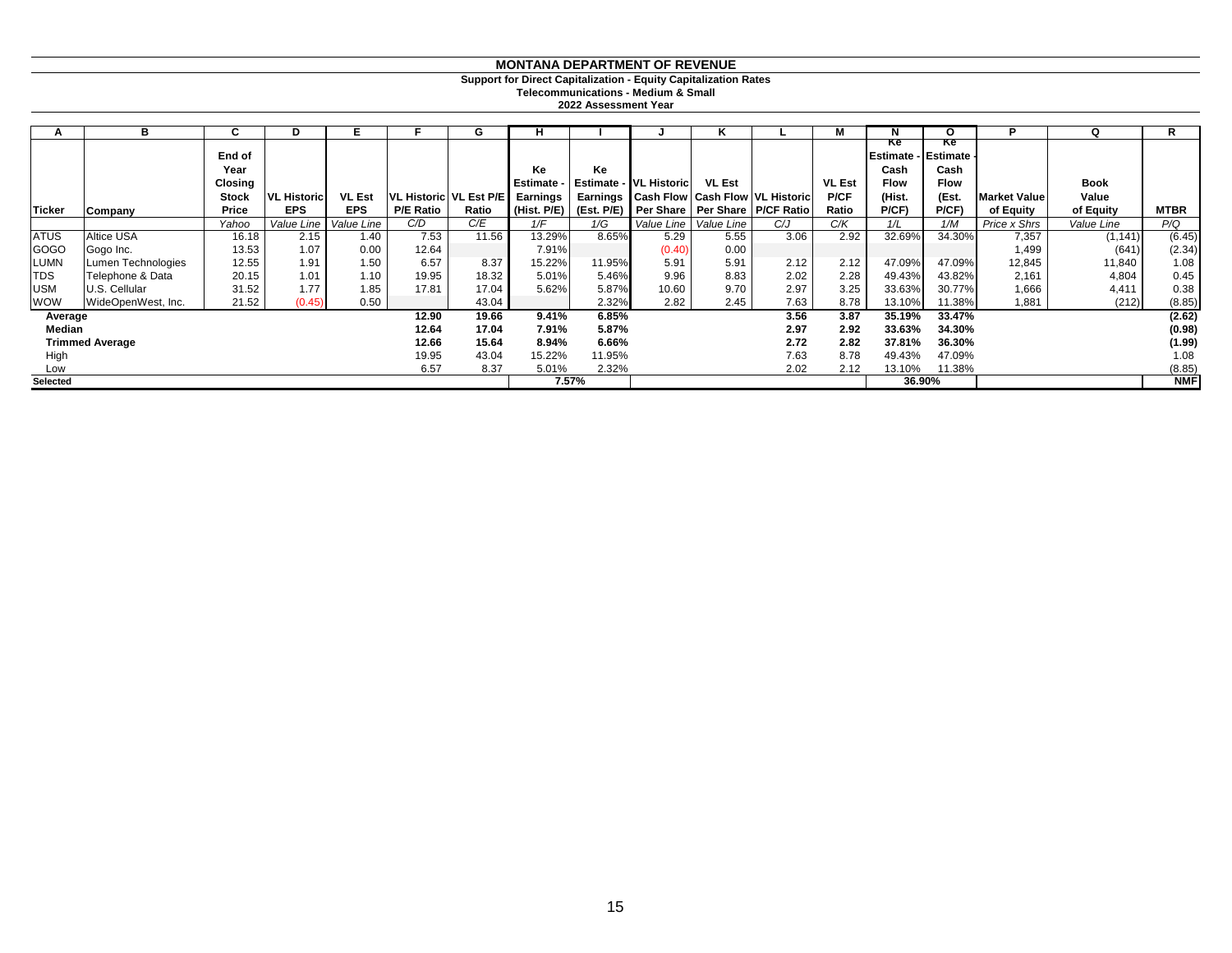#### **Support for Direct Capitalization - Debt Capitalization Rate**

**Telecommunications - Medium & Small**

**2022 Assessment Year**

# *(\$ in Millions)*

| A                      | B                  |                     | D                    | E.                   | F                   | G                   | н                 |                      |             |
|------------------------|--------------------|---------------------|----------------------|----------------------|---------------------|---------------------|-------------------|----------------------|-------------|
|                        |                    | <b>Current Year</b> | <b>Previous Year</b> | <b>Previous Year</b> | <b>Current Year</b> | <b>Current Year</b> | Average           | <b>Current Yield</b> | <b>MTBR</b> |
| <b>Ticker</b>          | <b>Company</b>     | Interest Exp.       | <b>MV LT Debt</b>    | <b>BV LT Debt</b>    | <b>MV LT Debt</b>   | <b>BV LT Debt</b>   | <b>MV LT Debt</b> |                      |             |
|                        |                    | 10-K                | $10-K$               | 10-К                 | $10-K$              | 10-K                | $(D+F)/2$         | (C/H)                | (F/G)       |
| <b>ATUS</b>            | <b>Altice USA</b>  | 1,267               | 27,971               | 26,722               | 26,668              | 26,547              | 27,320            | 4.64%                | 1.00        |
| GOGO                   | Gogo Inc.          | 67                  | 933                  | 1,169                | 937                 | 804                 | 935               | 7.22%                | 1.16        |
| <b>LUMN</b>            | Lumen Technologies | 1,522               | 33,217               | 31,837               | 29,221              | 28,982              | 31,219            | 4.88%                | 1.01        |
| <b>TDS</b>             | Telephone & Data   | 232                 | 3,657                | 3,429                | 3,152               | 2,934               | 3,405             | 6.81%                | 1.07        |
| <b>USM</b>             | U.S. Cellular      | 175                 | 2,708                | 2,491                | 2,949               | 2,731               | 2,829             | 6.19%                | 1.08        |
| <b>WOW</b>             | WideOpenWest, Inc. | 94                  | 2,230                | 2,266                | 746                 | 741                 | 1,488             | 6.28%                | 1.01        |
| <b>All Companies</b>   |                    | 3,357               | 70,716               | 67,914               | 63,673              | 62,740              | 67,195            | 5.00%                | 1.01        |
| Average                |                    |                     |                      |                      |                     |                     | 6.00%             | 1.06                 |             |
| <b>Median</b>          |                    |                     |                      |                      |                     |                     |                   | 6.23%                | 1.04        |
| <b>Trimmed Average</b> |                    |                     |                      |                      |                     |                     |                   | 6.04%                | 1.04        |
| High                   |                    |                     |                      |                      |                     |                     | 7.22%             | 1.16                 |             |
| Low                    |                    |                     |                      |                      |                     |                     |                   | 4.64%                | 1.00        |
| <b>Selected</b>        |                    |                     |                      |                      |                     |                     |                   | 6.20%                | 1.04        |